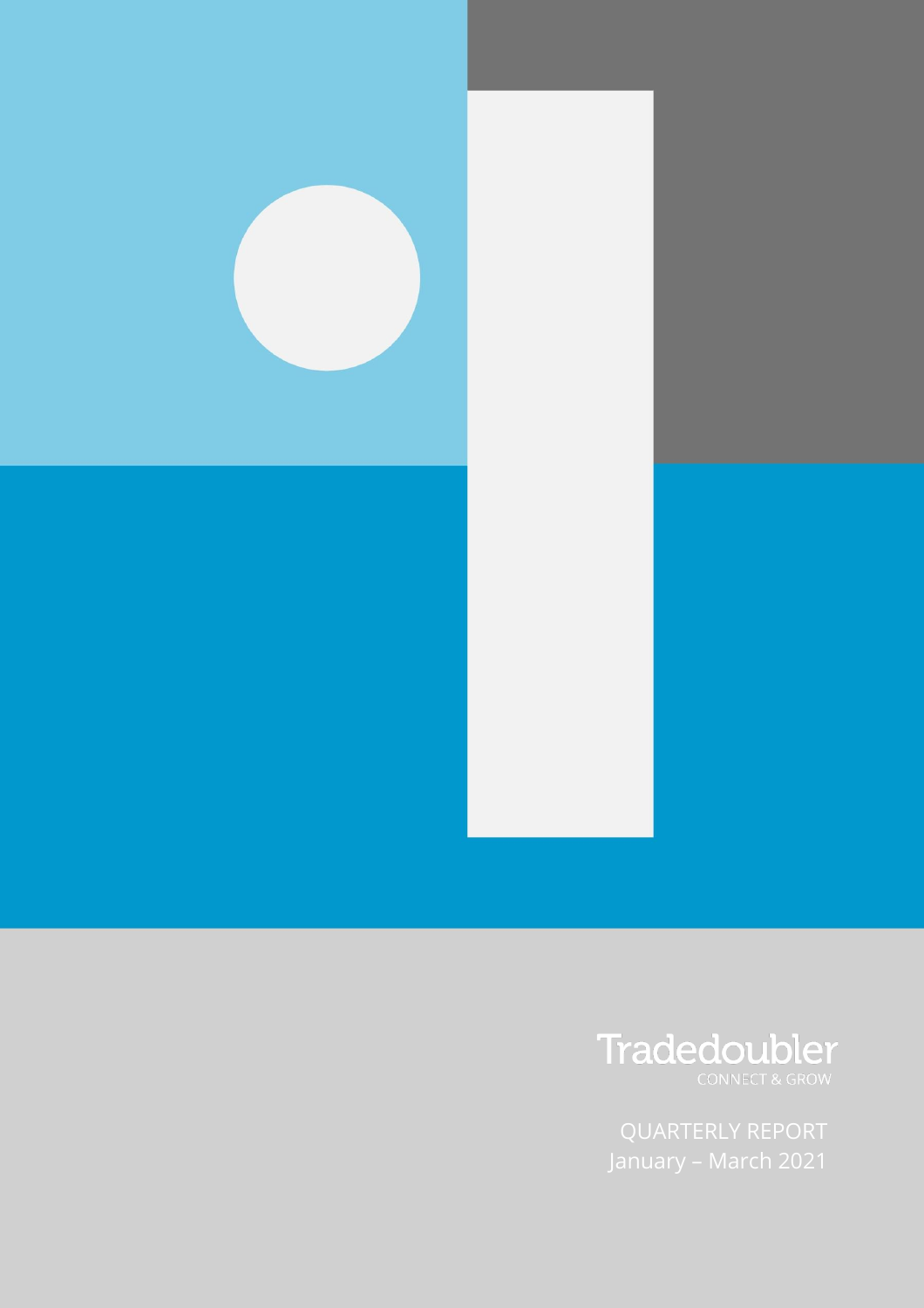# **The first quarter January – March 2021**

- Net sales amounted to SEK 357 M (305) an increase of 17% or 24% adjusted for changes in exchange rates compared to the same period last year.
- Gross profit was SEK 68 M (63), an increase of 8% or 14% adjusted for changes in exchange rates. Gross margin was 19.0% (20.7).
- Operating costs excluding depreciation and change related items were SEK 52M (49), an increase of 7% or 11% adjusted for changes in exchange rates.
- EBITDA amounted to SEK 14 M (14). Adjusted for change related items, EBITDA was SEK 16 M (14).
- Investments in immaterial assets, mainly related to product development, were SEK 7 M (6).
- Cash flow from operating activities was SEK -13 M (-4) and the sum of cash and interest-bearing financial assets was SEK 64 M (39) at the end of the first quarter. Net cash in the first quarter decreased by SEK -27 M to SEK -57 M.
- Earnings per share, before and after dilution were SEK -0.00 (-0.12).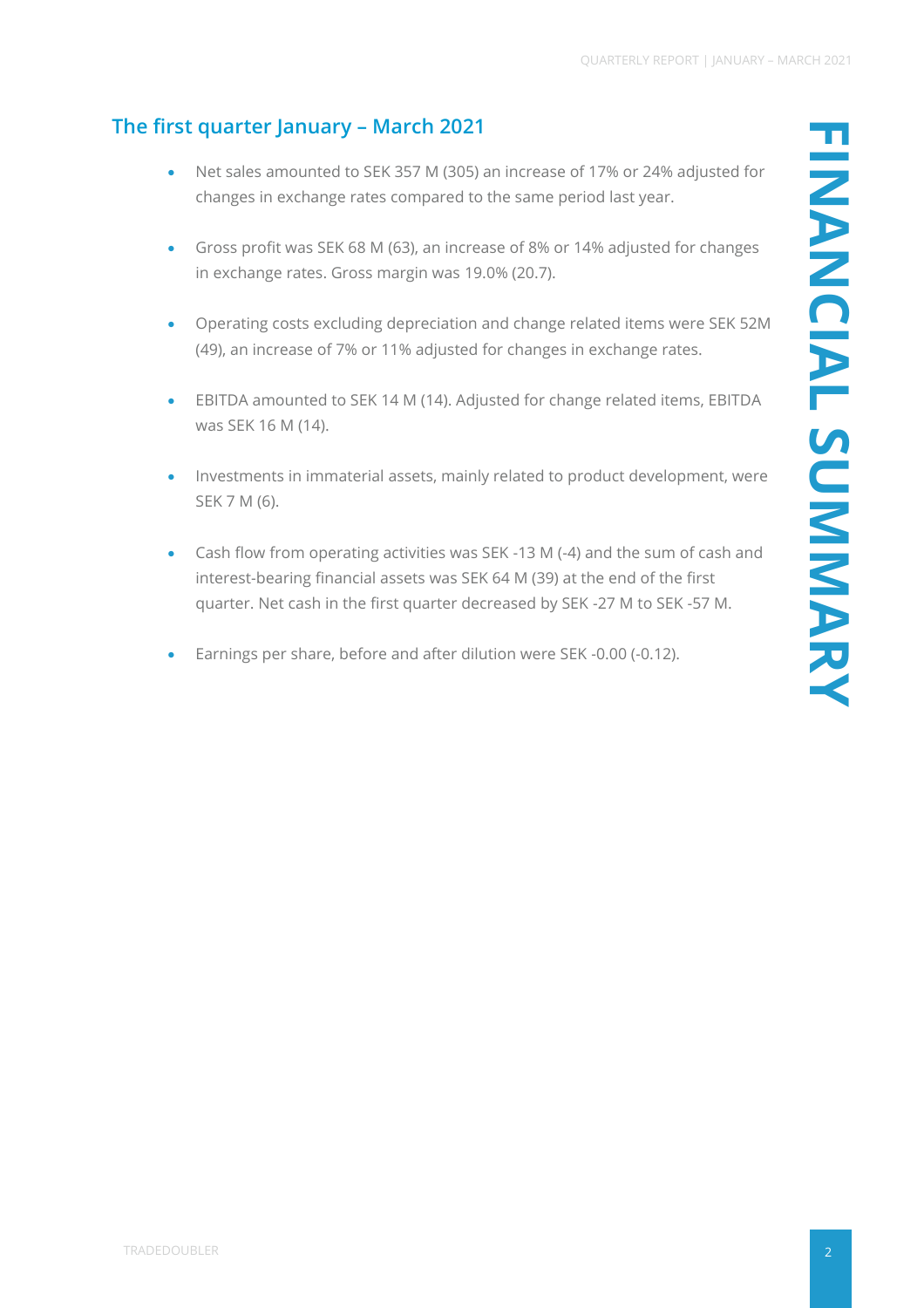|                                                                | Jan-Mar     | Jan-Mar  | Jan-Dec |
|----------------------------------------------------------------|-------------|----------|---------|
|                                                                | 2021        | 2020     | 2020    |
| Net Sales                                                      | 358         | 305      | 1 2 3 5 |
| Gross profit adjusted for change related items                 | 68          | 63       | 255     |
| Gross margin (%)                                               | 19,0%       | 20,7%    | 20,6%   |
| Operating costs excl. depreciation and change related costs    | $-52$       | $-49$    | $-191$  |
| EBITDA adjusted for change related items                       | 16          | 14       |         |
| EBITDA-margin adjusted for change related items (%)            | 4,3%        | 4,6%     | 5,2%    |
| Change related items <sup>1</sup>                              | $-1$        | $\Omega$ |         |
| EBITDA                                                         | 14          | 14       |         |
| Operating profit (EBIT)                                        | 6           | 5        |         |
| Net profit                                                     | $\mathbf 0$ | $-6$     |         |
| Net investments in non-financial fixed assets                  | $-8$        | $-6$     |         |
| Cash flow from operating activities                            | $-13$       | $-4$     |         |
| Liquid assets including financial investments, at period's end | 64          | 39       |         |
| Net cash <sup>2</sup> , at period's end                        | $-57$       | $-103$   |         |

For more information regarding change related items see page 10

<sup>2</sup> Liquid assets less interest-bearing liabilities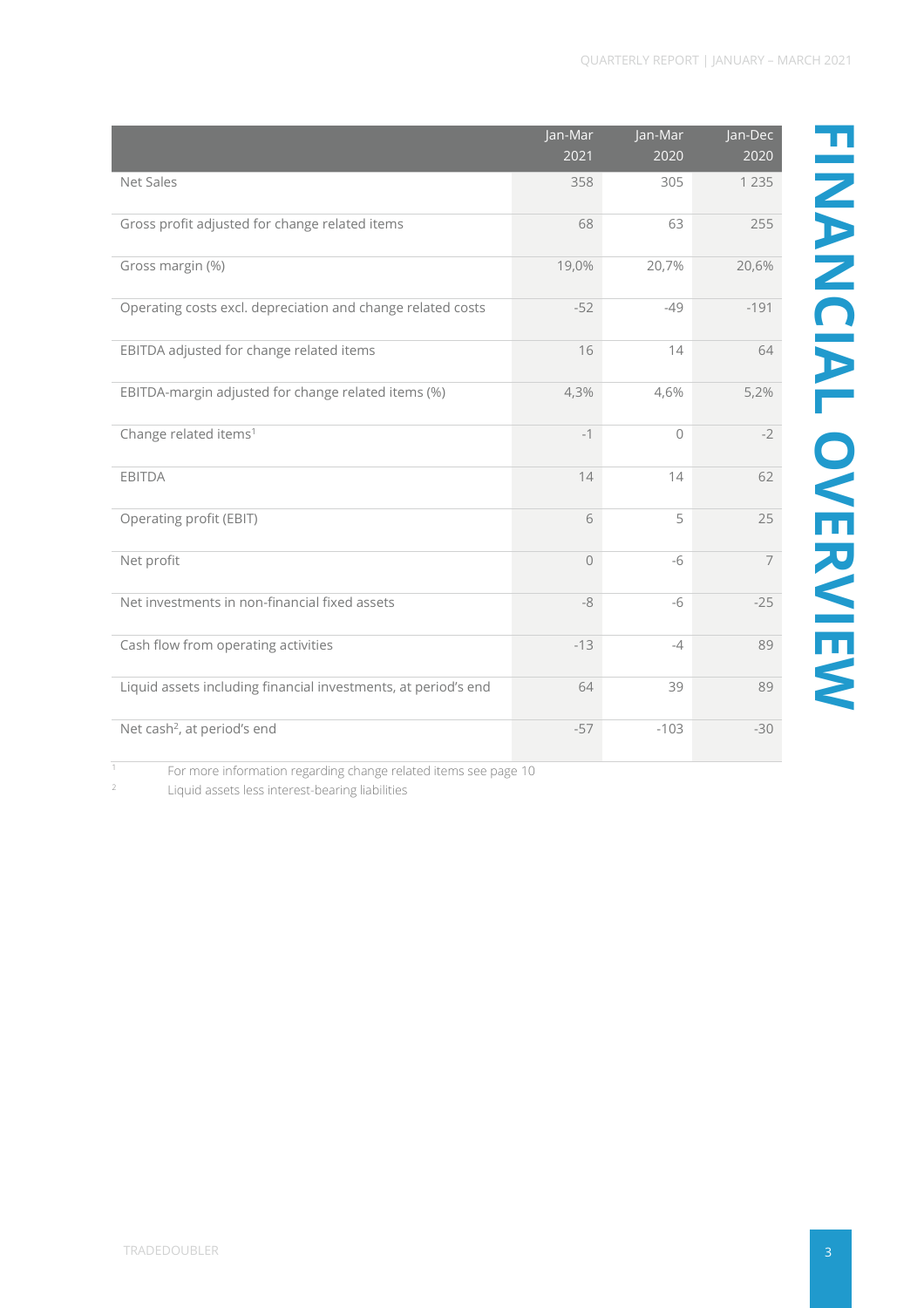Stockholm, 18 May 2021

### **Dear Shareholders**,

The year 2021 started with continued positive business momentum and good results for Tradedoubler. Adjusted for currency effects, **revenue** grew by 24% compared to last year to 358m SEK and **EBITDA**, adjusted for change related items, grew by 24% as well to 15,5m SEK. The increase of business is driven by most regions and especially by larger clients. Our influencer platform **Metapic** and the newly established self-serve platform for smaller clients, **TD Grow**, has showed good growth momentum during the quarter.

All **regions** except of the UK grew their revenues compared to last year, the largest increases are in DACH and in the Nordics. The different growth rates across the regions are mainly explained by the share of the travel segment in their client base. Before the covid-19 pandemic this segment has been particularly large in the UK, in France and in the southern region with Italy and Spain.

In the **industry verticals** we still see similar trends as we have since the beginning of the pandemic: travel is reduced to very low levels while all other ecommerce verticals continue to grow at good rates. Since mid-March travel increases slightly again but is still on low levels. Q1 was the last quarter with a non-covid / covid comparison.

Larger clients continued to allocate more budgets to affiliate marketing and increased their spendings with partners through our network. This has a large impact on the overall **gross margin** which has decreased compared to last year to 19% in Q1.

**Operating costs** increased compared to last year when we were very restrictive about investments due to the uncertain outlook. The increase of costs in 2021 is directly linked to new hires into the growing core business and the further expansion of Metapic and TD Grow.

In **product development** we have concentrated our efforts on usability and further improvements to our IT infrastructure. The migration of all our systems to the cloud means higher efficiencies and cost savings. The upgrades of our tracking capabilities protect our business against new browser and data protection regulations. In Q2 we will finalize the last parts of these large projects. From there we will operate on a completely re-built technology platform which is a strong asset for the company.

We continue our mission to grow the business of our clients and partners in the best possible way and create meaningful results for all stakeholders. We do that with passion and courage, and I look forward to your company on this journey.

Sincerely yours,

W. Stadulmyer

President and CEO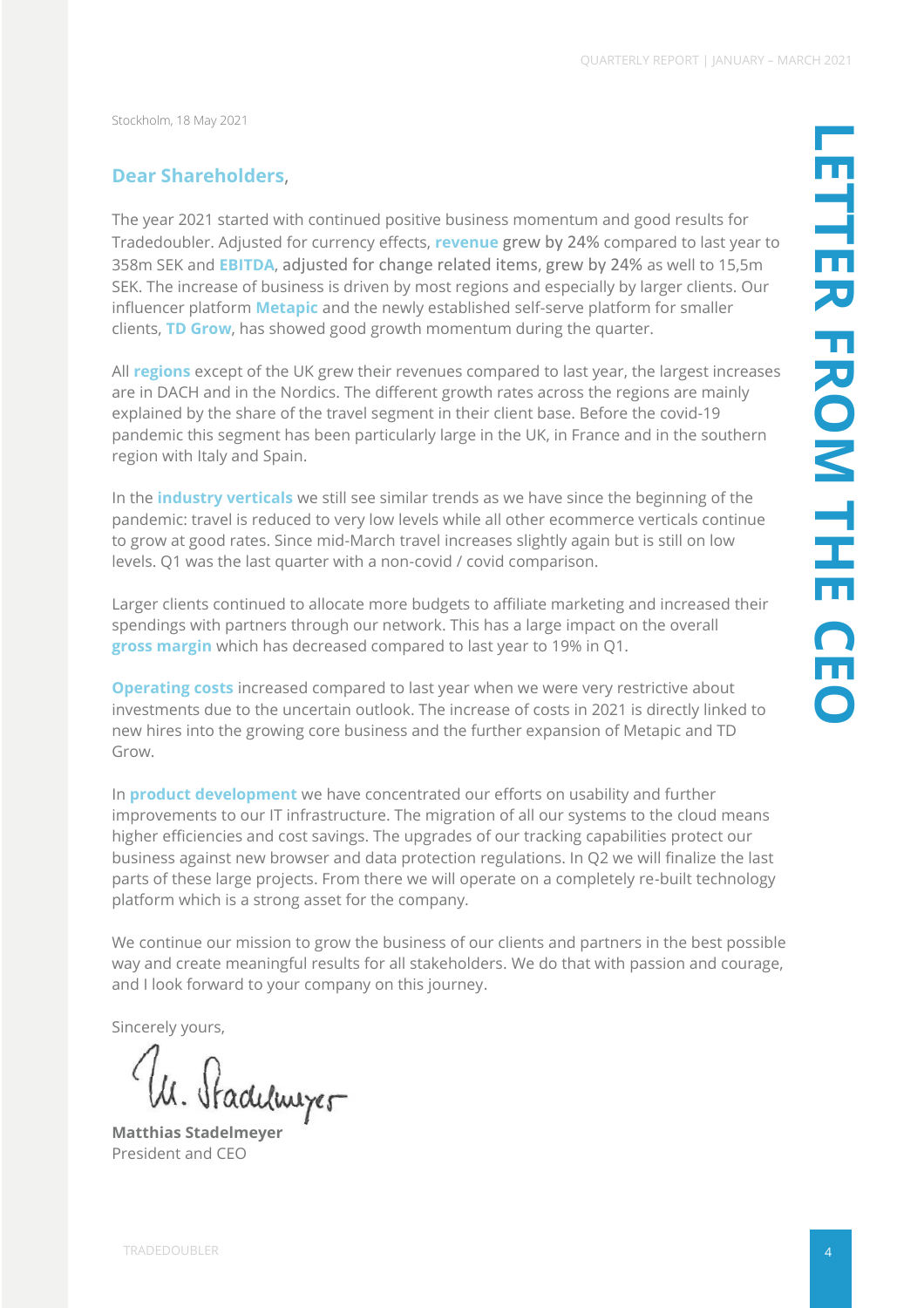**VISION & POSITIONINGVISION & POSITIONING** 

For advertisers and publishers, who want to grow their business, Tradedoubler offers performance marketing and technology solutions powering a unique network of connections. Combining over 20 years of digital marketing innovation and expertise, global presence and a market leading technology platform we offer tailored performance solutions based on our clients' needs.

## **Industry-leading affiliate marketing network**

Affiliate marketing is a risk-free solution for advertisers looking to increase sales or leads as they only pay for results.

## **Private-label partner management platform**

Private-label partner management platform: Our award-winning technology platform allows advertisers, publishers or agencies to manage partnerships directly themselves or setup and run their own private affiliate network.

### **Campaign management**

We offer performance-based campaigns tailored to our client's needs and based on programmatic and non-programmatic inventory. From lead generation to display, native advertisement, video and app install.

## **Marketing-leading business intelligence**

Data driven insights including user journey reporting and analysis to optimize digital ad spend for the best return across all channels.

Building and growing relations is our lifeblood and our key expertise for more than 20 years. 242 employees based in 14 offices connect advertisers and publishers in more than 80 countries around the globe to grow their business.

With our performance marketing solutions and through our network of 180.000 publishers we generate over 8 billion Euro in revenue, more than 3 billion clicks and 58 million conversions for our clients per year.

TRADEDOUBLER STATES IN 1999 ON 1999 ON 1999 ON 1999 ON 1999 ON 1999 ON 1999 ON 1999 ON 1999 ON 1999 ON 1999 ON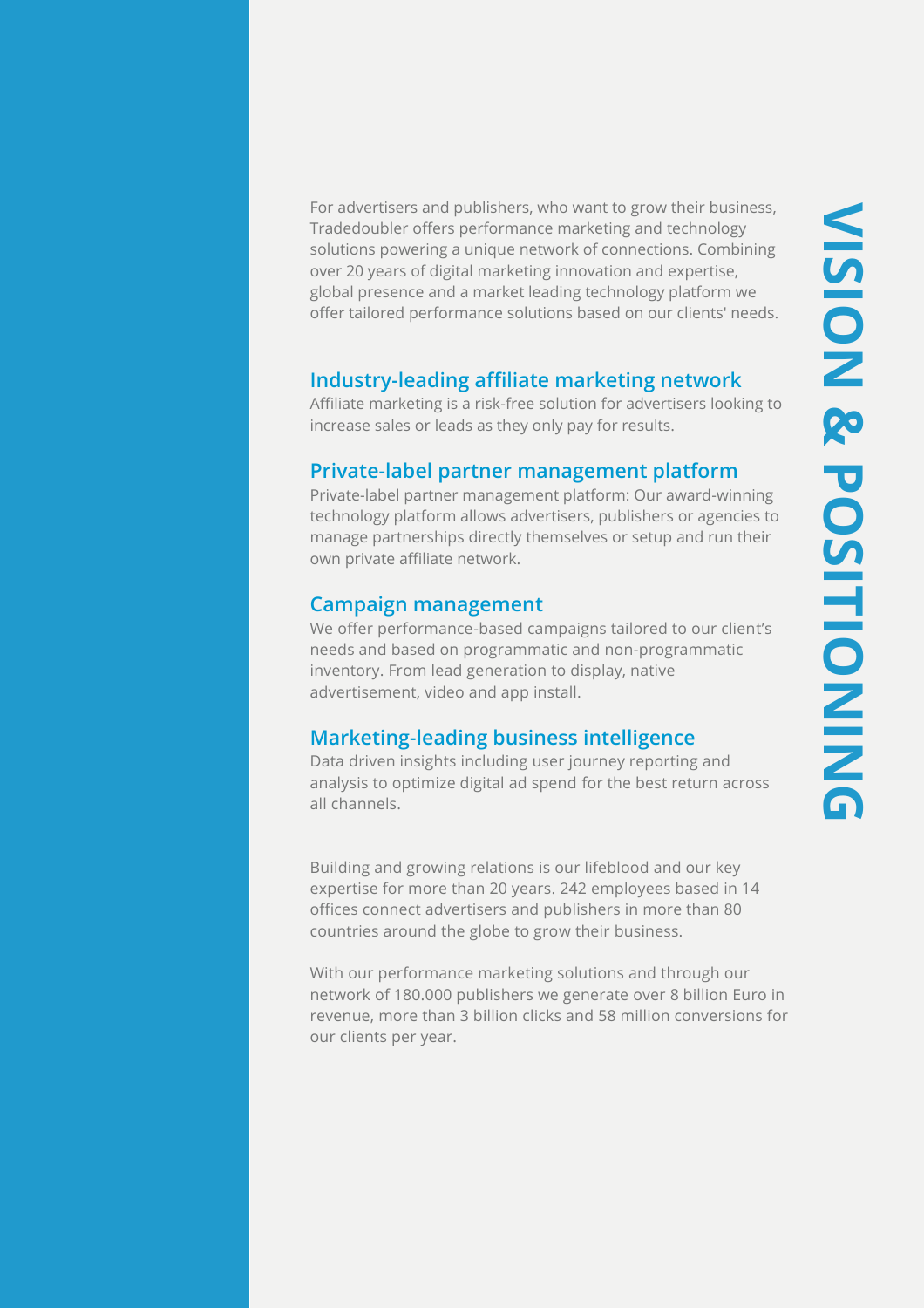*If not explicitly stated, the disclosed financial information refers to reported numbers that are not adjusted for change related items nor changes in exchange rates. For more information regarding change related items see page 10.*

Consolidated total revenue during the first quarter were SEK 358 M (305) which was an increase of 17 per cent. Adjusted for changes in exchange rates the increase in total revenue was 24%. The increase in revenue is driven by larger customers who have a lower margin than the average customer. This affects the gross margin, which during the first quarter amounted to 19.0% (20.7). Furthermore, revenues in March last year were extremely weak as many customers stopped their affiliate marketing for a short period.

The covid-19 crisis has hit net sales from travel customers hard. Before the crisis the travel segment accounted for a large part of the total business. The decrease in revenue from travel customers has largely been offset by other segments such as the retail segment, which continued to show strong growth.



Gross profit during the first quarter was SEK 68 M (63), which was an increase of 8 per cent or 14 per cent adjusted for changes in exchange rates.

**TOTAL REVENUE (SEK M) & GROSS MARGIN (%)**

Operating costs, excluding depreciation, amounted to SEK 54 M (49) during the first quarter. Operating costs, adjusted for change related items and depreciation, were SEK 52 M (49). This was an increase of 7 per cent or 11 per cent adjusted for changes in exchange rates. The cost increases are mainly related to increased salary costs due to an increased number of employees. New hires were suspended for a few months last year during the initial months of the covid-19 crisis.

Operating profit before depreciation and amortisation (EBITDA) during the first quarter was SEK 14 M (14). Adjusted for change related items, EBITDA was SEK 16 M (14). Depreciation and amortisation were SEK 9 M (9).

Earnings of participations in associated companies affected operating profit by SEK - (-) M. Operating profit in the first quarter thus amounted to SEK 6 (5) M.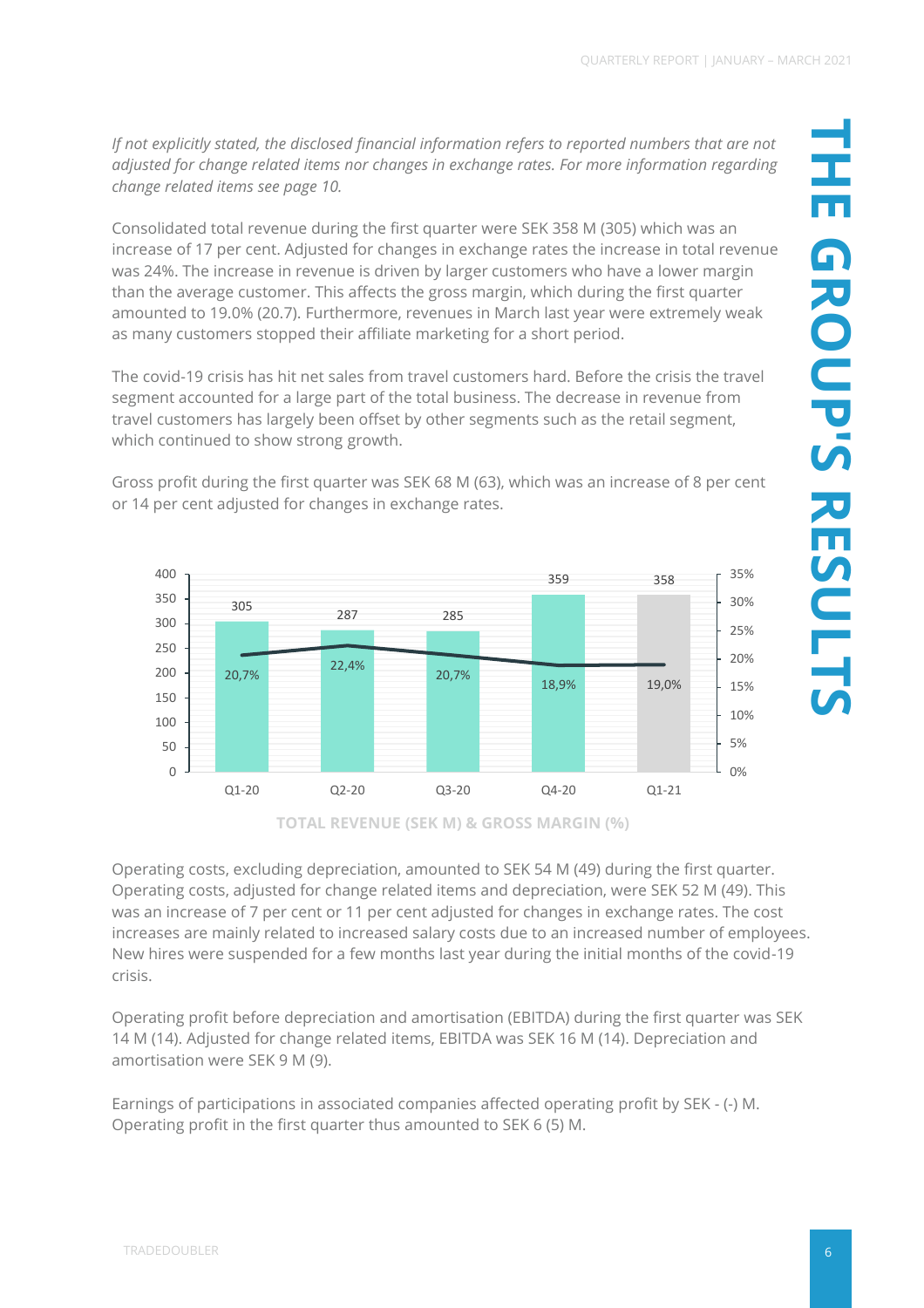Net financial items in the first quarter were SEK -5 M (-9) of which exchange rates effects were SEK -3 M (-7). The re-evaluation effect of interest-bearing loans in foreign currency was SEK -2 M (-8). Financial income and expenses amounted to SEK -2 M (-2). For more information regarding the group's borrowing see note C18 in the annual report.



In the first quarter corporate income tax was SEK -0.6 M (-1.0) and profit after tax was SEK -0.2 M (-5.6).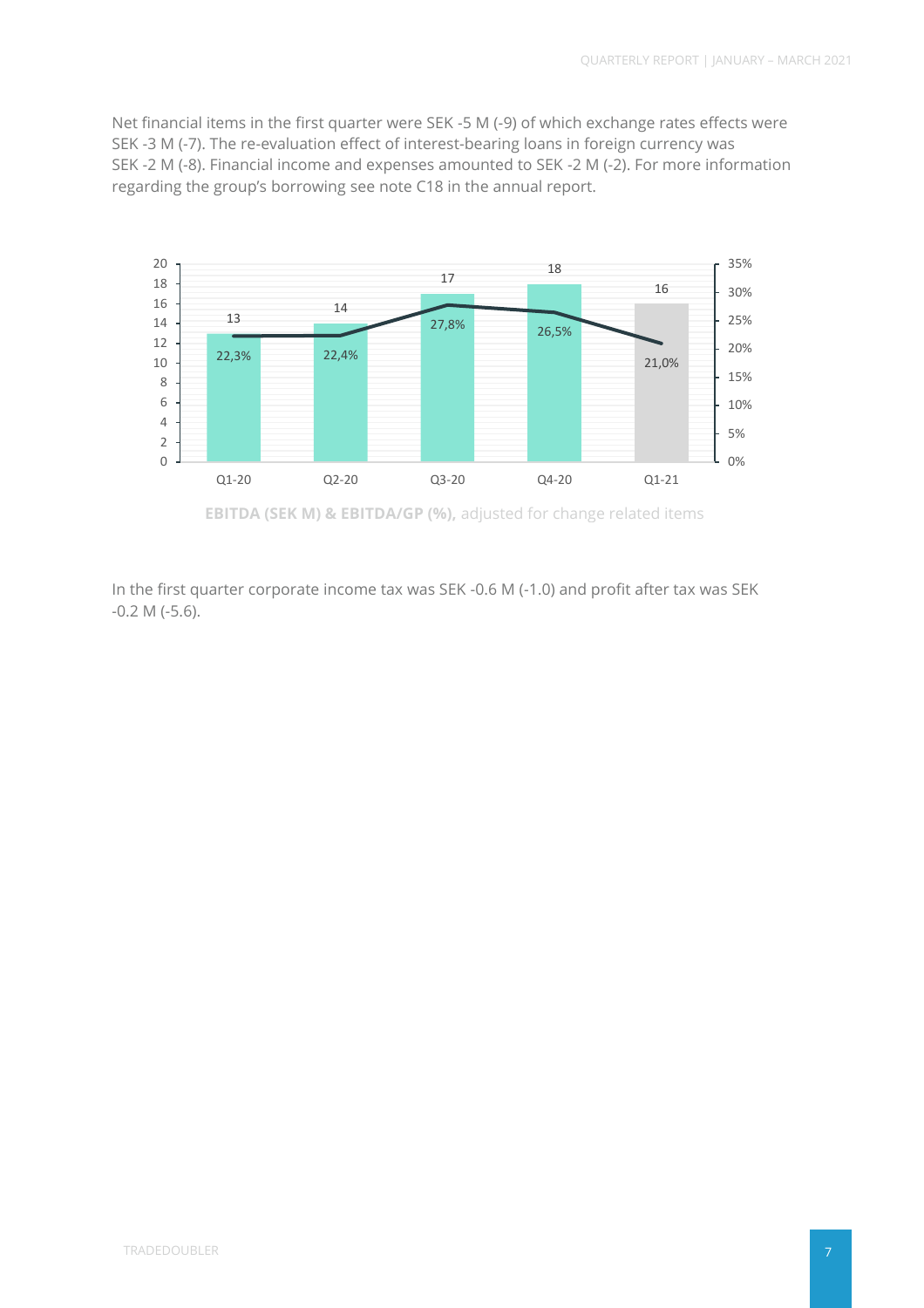*If not explicitly stated, the disclosed financial information refers to reported numbers that are not adjusted for change related items nor changes in exchange rates. For more information regarding change related items see page 10.*

Tradedoubler's operational segments are presented at a regional level where Tradedoubler's segments consists of DACH (Germany and Switzerland), France & Benelux (France and Netherlands), Nordics (Sweden, Norway, Denmark, Finland and Poland), South (Italy and Spain) and UK & Ireland.

| <b>SEKM</b>                                | Jan-Mar 2021 | Jan-Mar 2020 | Jan-Dec 2020 |
|--------------------------------------------|--------------|--------------|--------------|
|                                            |              |              |              |
| <b>Net Sales</b>                           |              |              |              |
| <b>DACH</b>                                | 69           | 46           | 200          |
| France & Benelux                           | 69           | 67           | 262          |
| Nordics                                    | 125          | 95           | 429          |
| South                                      | 41           | 40           | 162          |
| UK & Ireland                               | 53           | 57           | 183          |
| <b>Total Net Sales</b>                     | 358          | 305          | 1 2 3 5      |
| <b>EBITDA</b>                              |              |              |              |
| DACH                                       | 5,1          | 4,5          | 18,4         |
| France & Benelux                           | 6,2          | 5,9          | 25,6         |
| Nordics                                    | 9,1          | 6,8          | 30,8         |
| South                                      | 4,0          | 5,1          | 20,1         |
| UK & Ireland                               | 3,3          | 4,0          | 12,5         |
| <b>Total</b>                               | 27,7         | 26,3         | 107,4        |
| Group mgmt. & support functions            |              |              |              |
|                                            | $-13,5$      | $-12,2$      | $-45,3$      |
| <b>Total EBITDA</b>                        | 14,2         | 14,1         | 62,0         |
| Depreciation and impairment                | $-8,6$       | $-9,3$       | $-37,0$      |
| Results from associated company            | 0,0          |              | $-0,1$       |
| Operating profit as in consolidated income |              |              |              |
| statement                                  | 5,7          | 4,8          | 24,9         |
|                                            |              |              |              |
| <b>EBITDA/Net sales, %</b><br><b>DACH</b>  |              |              |              |
|                                            | 7,4          | 9,7          | 9,2          |
| France & Benelux                           | 8,9          | 8,8          | 9,8          |
| Nordics                                    | 7,3          | 7,2          | 7,2          |
| South                                      | 9,8          | 12,8         | 12,4         |
| UK & Ireland                               | 6,2          | 7,0          | 6,8          |
| <b>Total EBITDA Margin</b>                 | 4,0          | 4,6          | 5,0          |

# **Net sales – Segments**

Net sales during the first quarter amounted to SEK 358 M (305) which was an increase of 17 per cent or 24 per cent adjusted for changes in exchange rates. All regions except UK & Ireland increased their revenues compared to last year. We see the largest increases in DACH and Nordics. The Group continues to be affected by the decline in revenue from travel customers, which began to decline in March last year. Revenues from the retail segment show continued growth in all markets compared with the comparison period.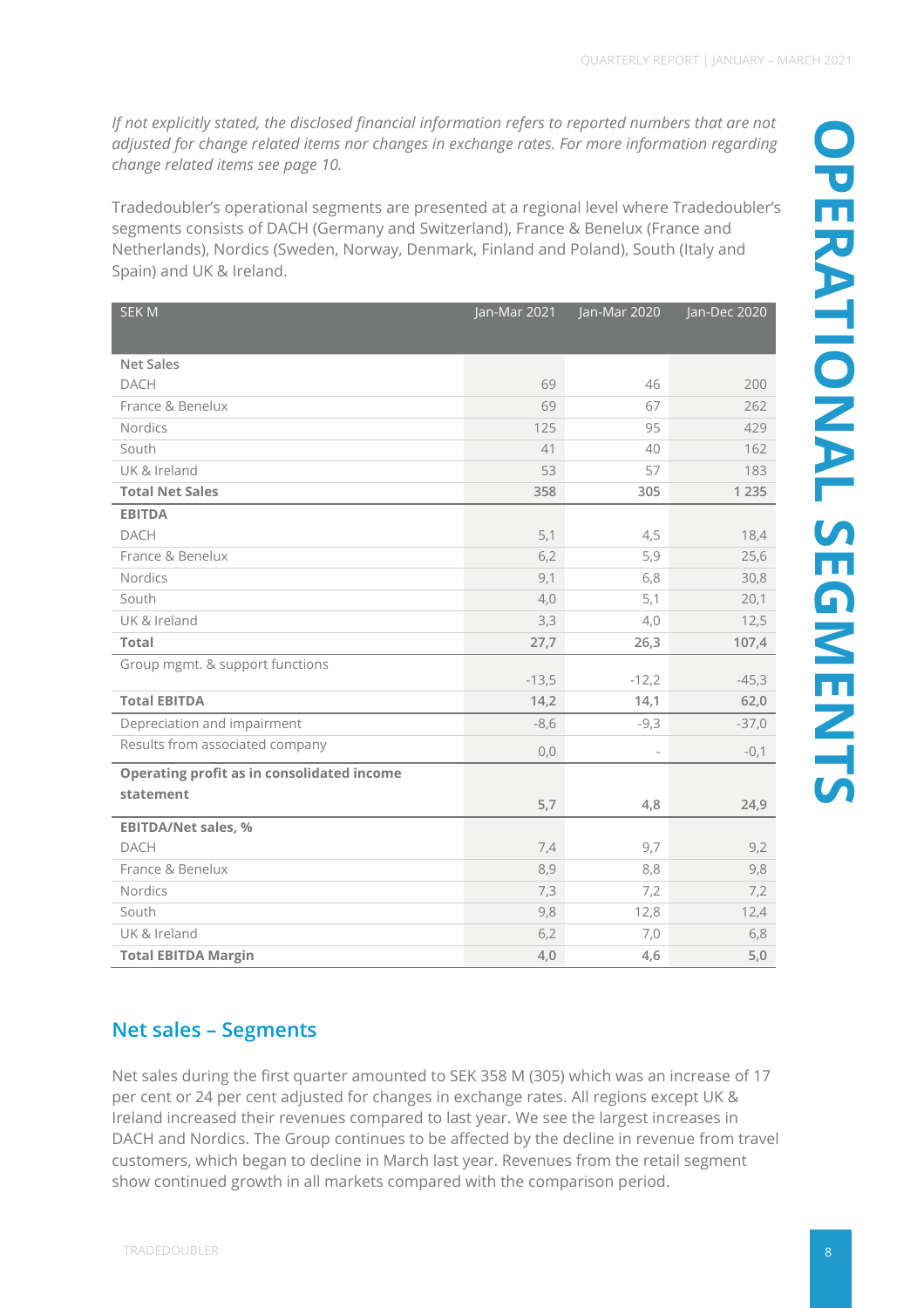### **EBITDA – Segments**

EBITDA for the operational segments has improved in most markets and is mostly due to improved gross profit. EBITDA/Net sales margin has declined, which is partly related to decreased gross margin, which in turn is due to high revenue growth among larger clients that have lower gross margin than the average client. In addition, the salary costs have increased due to new hires.

During the first quarter costs for Group management and support functions amounted to SEK 14 (12) M. The cost increase for Group management is largely due to the share program linked to Reworld Media's share, which is described on page 7 in the 2020 annual report.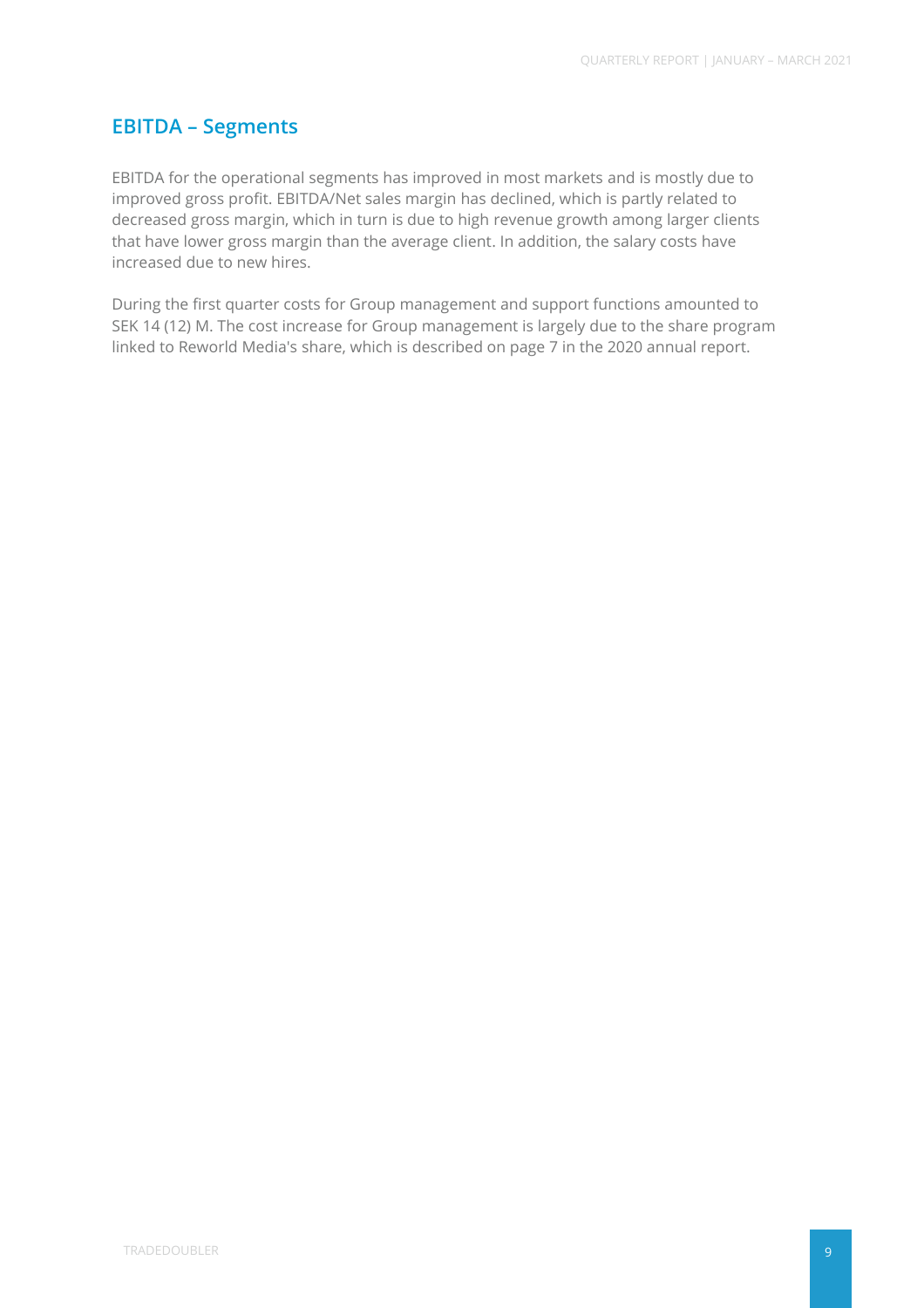## **Cash Flow**

Cash flow from operating activities before changes in working capital was SEK 8 M (10) in the first quarter. Changes in working capital were SEK -21 M (-14).

Net investments in tangible and intangible assets during the first quarter mainly related to product development amounted to SEK 8 M (6). Cash flow amounted to SEK -26 M (-12).

## **Financial Position**

Cash and cash equivalents at the end of the interim period amounted to SEK 64 M (39). Interest-bearing liabilities amounted to SEK 121 M (143) and relates to the loan agreements signed in the third quarter 2019 with Reworld Media S.A.. Net cash hence amounted to SEK -57 M (-103) at the end of the interim period.

Consolidated shareholders' equity amounted to SEK 234 M (240) at the end of the first quarter and the equity/asset ratio was 28.2 per cent (29.9). The return on equity during the rolling 12 months was 5,2 per cent (-6,2).

## **Change Related Items**

For comparability reasons and to indicate the underlying performance, Tradedoubler adjusts for change related items. The following items affect the comparability in this report.

Change related items in the interim period 2021 amounted to SEK -1.3 M and related to costs linked to Reworld Media's share program to key management personnel which is described on page 10 in the Annual report 2020.

No change related items were recorded in the comparison period 2020.

## **Seasonal Variations**

Tradedoubler's operations particularly within Performance Marketing fluctuate with the development of e-commerce and online advertising. There are seasonal variations particularly within e-commerce. The highest level of activity is on "Black Friday" and before Christmas, which implies that the first and the fourth quarter of a year are normally the strongest for Tradedoubler.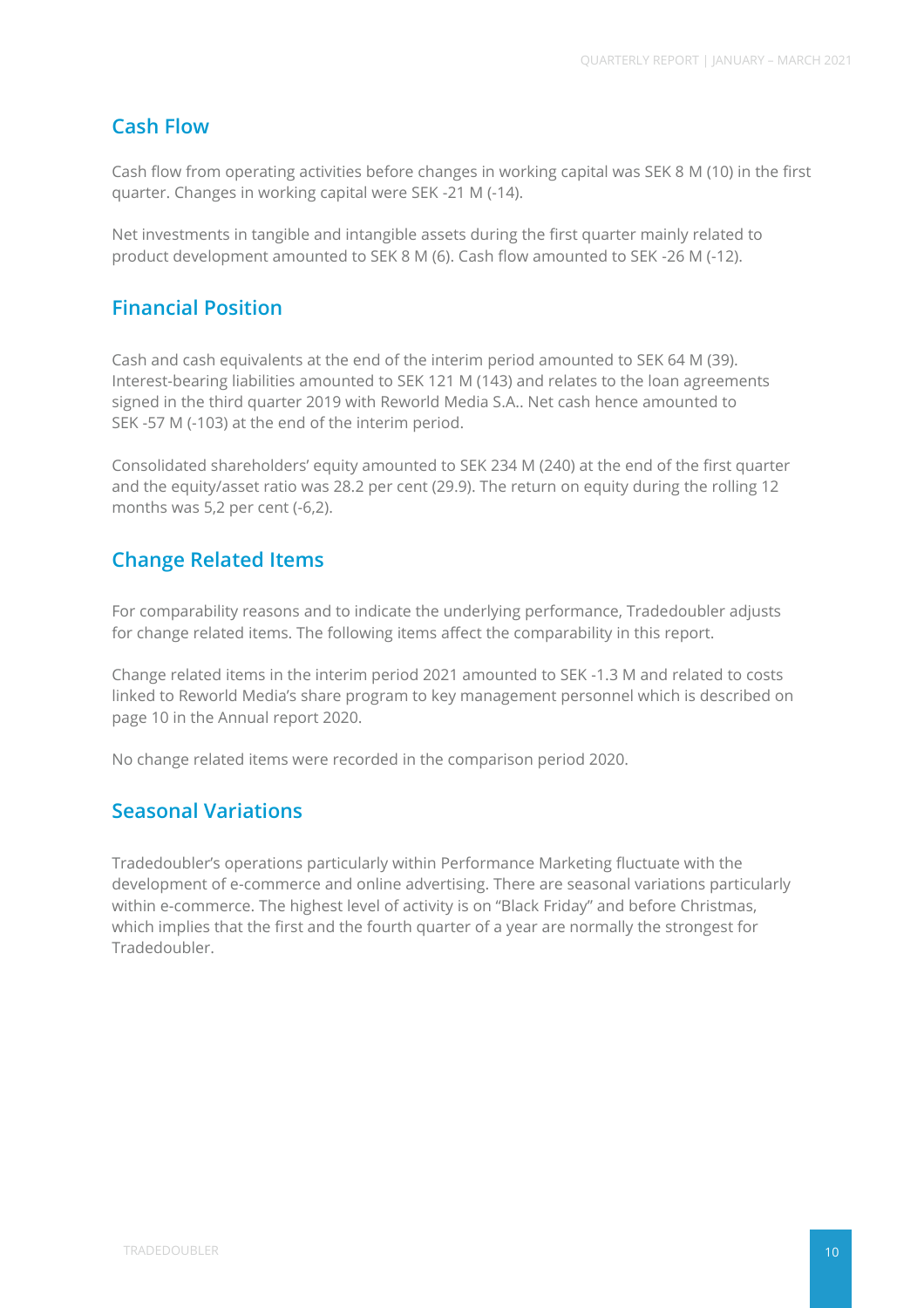## **The Parent Company**

The parent company's total revenue amounted to SEK 20 M (24) during the first quarter. Revenue primarily consisted of internal licensing revenue to subsidiaries.

Operating profit (EBIT) was SEK 1.4 M (3,5) during the first quarter.

Net financial items amounted to SEK-5 M (-11) during the first quarter. Dividends from group companies impacted the interim period with SEK - M (-). Changes in exchange rates impacted with SEK -3 M (-9).

Corporate taxes were SEK 0 M (0) during the first quarter. Profit after tax was SEK -3 M (-8).

The parent company's receivables from group companies amounted to SEK 148 M (116) at the end of the year of which none (0) were non-current. The parent company's liabilities to group companies were SEK 82 M (75) of which none (0) were non-current. Cash and cash equivalents amounted to SEK 20 M (12) at the end of the interim period.

Deferred tax assets amounted to SEK 0.1 M (14) at the end of the interim period. The deferred tax asset has decreased due to the agreement concluded by the tax authorities in the United Kingdom and Sweden regarding a double taxation case mentioned on page 28 in the annual report 2020.

No capitalisation of deferred tax on loss has been made since the assessment of the possibility of using deferred tax on loss carry forwards is unchanged compared to previous period.

### **Employees**

At the end of the interim period Tradedoubler's staff corresponded to 249 (228) full-time equivalents (FTE) and included permanent and temporary employees as well as consultants.

### **Risks and Uncertainty Factors**

Tradedoubler divides risks into market-related risks, operational risks, financial risks and legal risks. These risks are described on page 7 in the 2020 Annual Report. No significant risks and uncertainty factors have arisen in addition to those described in the 2020 annual report.

## **Critical Estimates and Judgements**

Tradedoubler divides risks into market-related risks, operational risks, financial risks and legal risks. These risks are described in note C2 in the 2020 Annual Report. Excluding Covid 19 no significant risks and uncertainty factors have arisen in addition to those described in the 2020 annual report.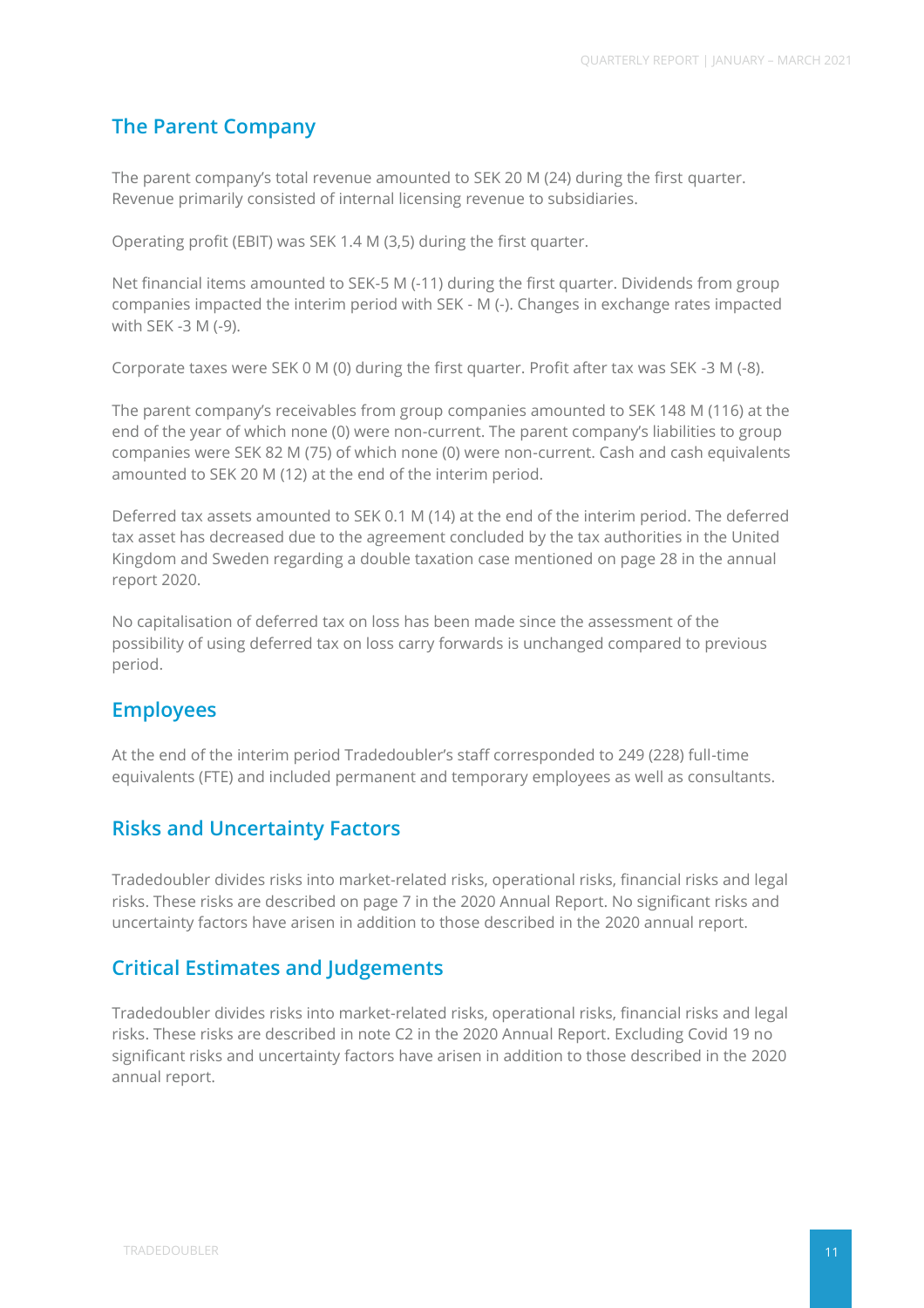## **Transactions with Related Parties**

### **Transactions with the company's principal owner**

Reworld Media has as a publisher in France received remuneration of EUR 6 K, EUR 12 K for provided HR-support and EUR 37 K in remuneration for rent, both related to Tradedoubler's French subsidiary. Reworld Media has during 2021 been invoiced for purchased services from Tradedoubler France of EUR 86 K in total. Other subsidiaries have invoiced Reworld Media EUR 46 K.

On the balance sheet day the loan amounted to SEK 125 M (EUR 12.23 M). The loan has an amortization structure and matures in 2026. The loan is subscribed on market terms and the interest expense during the interim period has amounted to SEK 1.2 M.

Management in Tradedoubler has taken part in the main owner Reworld Media's share program. A total of 200,859 share options have been granted to senior executives. The conditions of the share program are that the senior executives are allotted half of the shares if the senior executive is still employed within Tradedoubler on 27 September 2021. Remaining shares are allotted to the senior executive if they are still employed within Tradedoubler on 27 September 2022. Reworld Media's share price was EUR 1.9 on the allotment date, which was approximately 20 SEK. The value of these shares on the grant date was EUR 381,632, which equals 4,022,425 SEK. This amount is reported as an expense on an ongoing basis during the share program´s validity period and a provision for social security contributions is imposed based on the prevailing share price on the balance sheet date. In the interim period the reported costs of the share program amounted to SEK 1,264 K, of which debt for social security contributions amounts to SEK 644 K.

The arm's length principle has been applied on all these transactions.

### **Transactions with management and the board of directors**

Aside from transactions in the normal course of business or to the board and senior executives, the following first-party transactions have occurred during 2021.

Tradedoubler's CEO Matthias Stadelmeyer has during the year received payment of EUR 7 K related to other services through his partly owned companies tryforyou GmbH and MY5 GmbH.

Tradedoubler's CTO Francois Pacot has during the year received payment of EUR 85 K related to his monthly fee as consultant and EUR 53 K related to other services through his fully owned companies.

During Q4 2020 Tradedoubler´s German subsidiary signed a lease agreement regarding an office in Munich with CRE Germany GmbH which is owned by multiple members of the board and group management. The lease commencement date is January 1, 2021. Rent is paid at market rates and the costs during the interim period amounted to 58 KEUR.

The arm's length principle has been applied on all these transactions.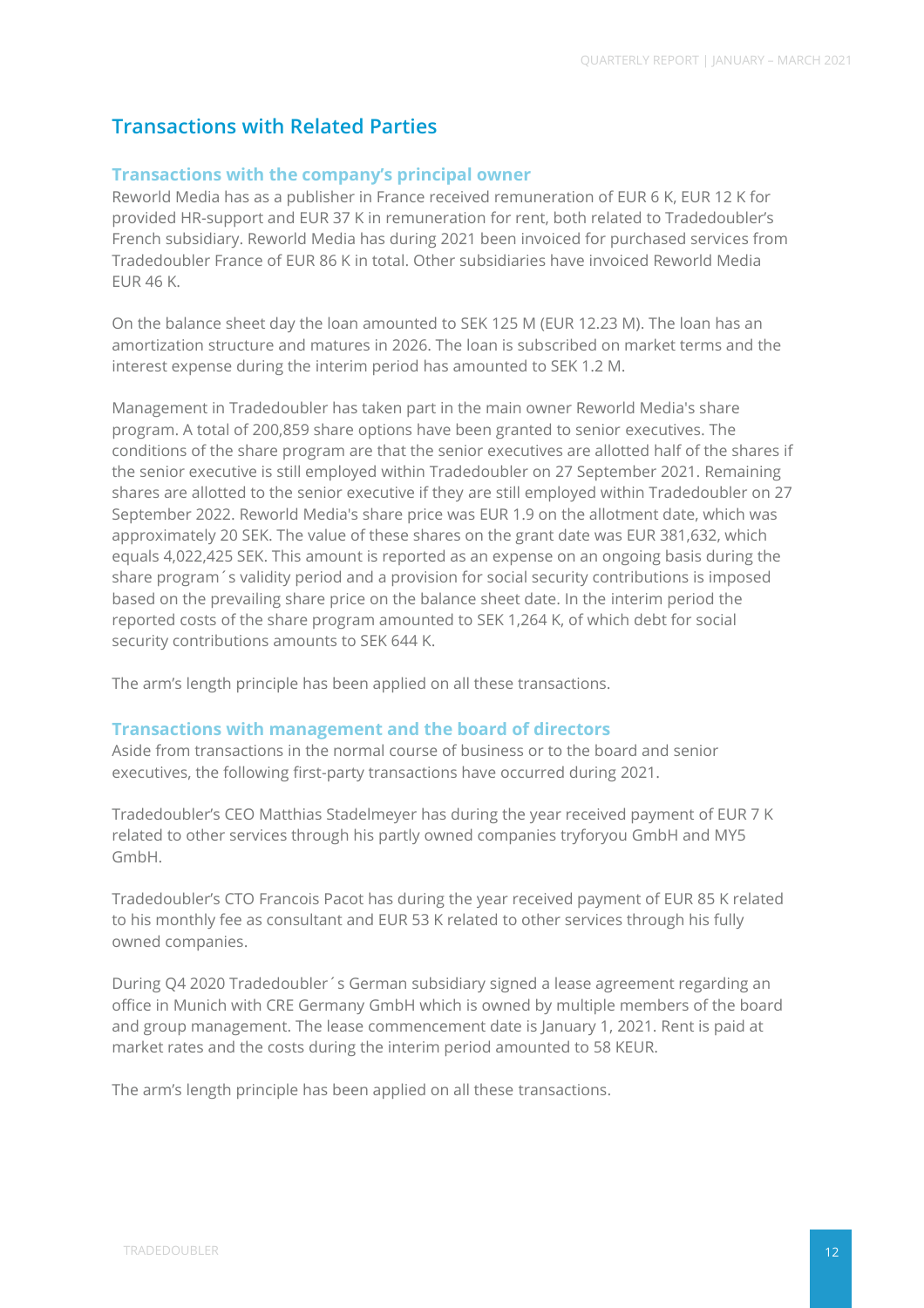## **Foreign Exchange Risk**

Foreign exchange risk refers to the risk that changes in exchange rates may affect the consolidated income statement, balance sheet and cash flow statement. Foreign exchange risk exists in the form of transaction risk and translation risk. Tradedoubler is exposed to foreign exchange risk in 14 countries involving eight different currencies, with Euro (EUR), Polish Zloty (PLN) and British pounds (GBP) representing the majority share. During the interim period approximately 49 (49) per cent of group sales were made in EUR, approximately 19 (15) in PLN and approximately 15 (19) per cent in GBP. Approximately 42 (41) per cent of the group's operational costs were in EUR, approximately 11 (9) per cent in PLN, and approximately 10 (7) per cent in GBP. Net investments in foreign currency or transaction risks are not currently hedged. Exposure attributable to exchange rate fluctuation in client and supplier invoices is limited since invoicing to customers and from suppliers largely occurs in local currency for all companies in the group.

Tradedoubler renegotiated the current loan deal with Reworld Media S.A. during the third quarter 2019. This facility is denominated in EUR and currently not hedged.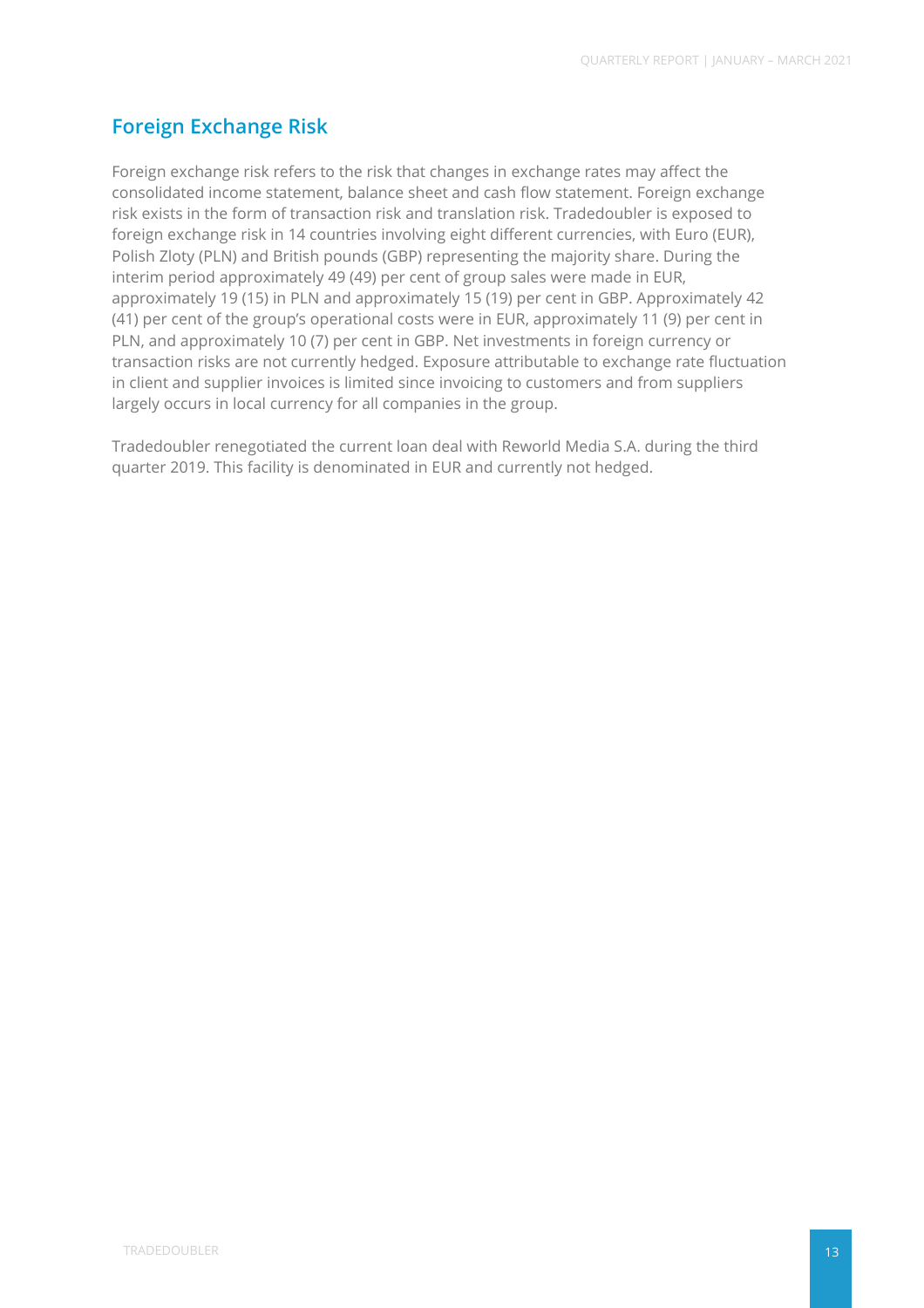### **Significant events after the balance sheet date**

No significant events have occurred after the balance sheet date.

### **Accounting policies**

Tradedoubler applies International Financial Reporting Standards (IFRS) as adopted by the European Union. Tradedoubler's report for the Group is prepared in accordance with IAS 34, Interim Financial reporting and the Annual Accounts Act. Parent company accounts are prepared in accordance with the Annual Accounts Act. For the group and the parent company the same accounting principles and calculation basis's have been applied as in the latest annual report with the additions below.

For financial instruments reported at amortised cost; accounts receivables, other current receivables and cash and cash equivalents, accounts payables and other current liabilities are deemed to correspond to carrying amount. The fair value of other long- and current liabilities is not deemed to deviate materially from the carrying amount.

No new or amended standards have been applied in 2021. For information on the accounting policies applied, see the 2020 annual report.

### **The share**

The total number of shares at the end of the first quarter was 45,927,449 (45,927,449), of which 790,760 (790,760) were in own custody. The average number of outstanding shares during the year was 45,136,689 (45,136,689).

Earnings per share, before and after dilution, amounted to SEK -0,00 (-0.12) during the first quarter. Equity per share amounted to SEK 5.11 (5.23) at the end of the interim period.

The share price closed at SEK 4.62 on the final trading day of the interim period, which was higher than at year-end 2020 when the share price closed at SEK 2.92.

### **Long term financial targets**

The company's long-term financial targets, adopted by the board of directors, are to grow net sales in excess of 5 per cent annually in local currency and deliver an EBITDA/Gross profit-ratio in excess of 20 per cent over a business cycle.

### **Annual report**

The annual report 2020 is available on Tradedoubler´s website. Shareholders who would like to receive the annual report by post are requested to contact Tradedoubler at ir@tradedoubler.com or by telephone +46 8 405 08 00.

### **Contact information**

Matthias Stadelmeyer, President and CEO, telephone +46 8 405 08 00 Viktor Wågström, CFO, telephone +46 8 405 08 00. E-mail: *ir@tradedoubler.com* 

### **Financial information**

Interim report Jan-Jun 2021 - 27 August 2021 Interim report Jan-Sep 2021 - 10 November 2021 Year-end report 2021 - 11 February 2022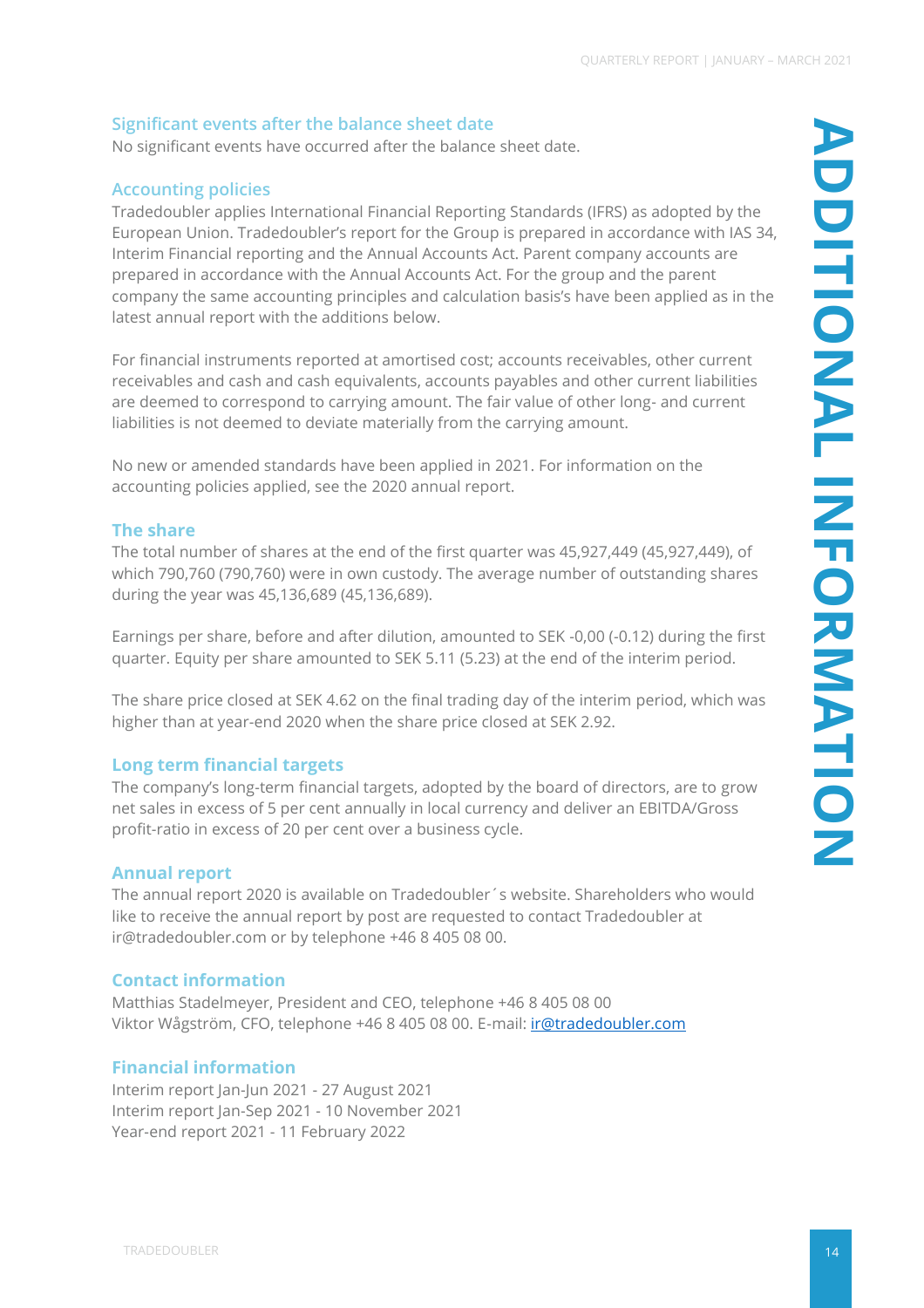### **English version**

Both an English version and a Swedish version of this report have been prepared. In the event of a difference between the two reports, the Swedish version shall prevail.

#### **Other**

Tradedoubler discloses the information provided herein pursuant to the EU Market Abuse Regulation and the Swedish Securities Markets Act. The information was released for publication on 18 May 2021 at 08.00 a.m. CET. Numerical data in brackets refers to the corresponding periods in 2020 unless otherwise stated. Rounding off differences may arise.

#### **Review**

This interim report has been reviewed by the company's auditor Ernst & Young AB.

### **The Board of Directors' declaration**

The Board of Directors and the CEO declare that the interim report for the period January to March 2021 provides a true and fair overview of the Parent Company's and the Group's operations, financial position and results of operations as well as describing the material risks and uncertainties facing the Parent Company and other companies in the Group..

Stockholm, 18 May 2021

**Pascal Chevalier** Chairman

**Nils Carlsson** Board member **Erik Siekmann** Board Member

**Jérémy Parola** Board member

**Gautier Normand** Board member

**Matthias Stadelmeyer** President and CEO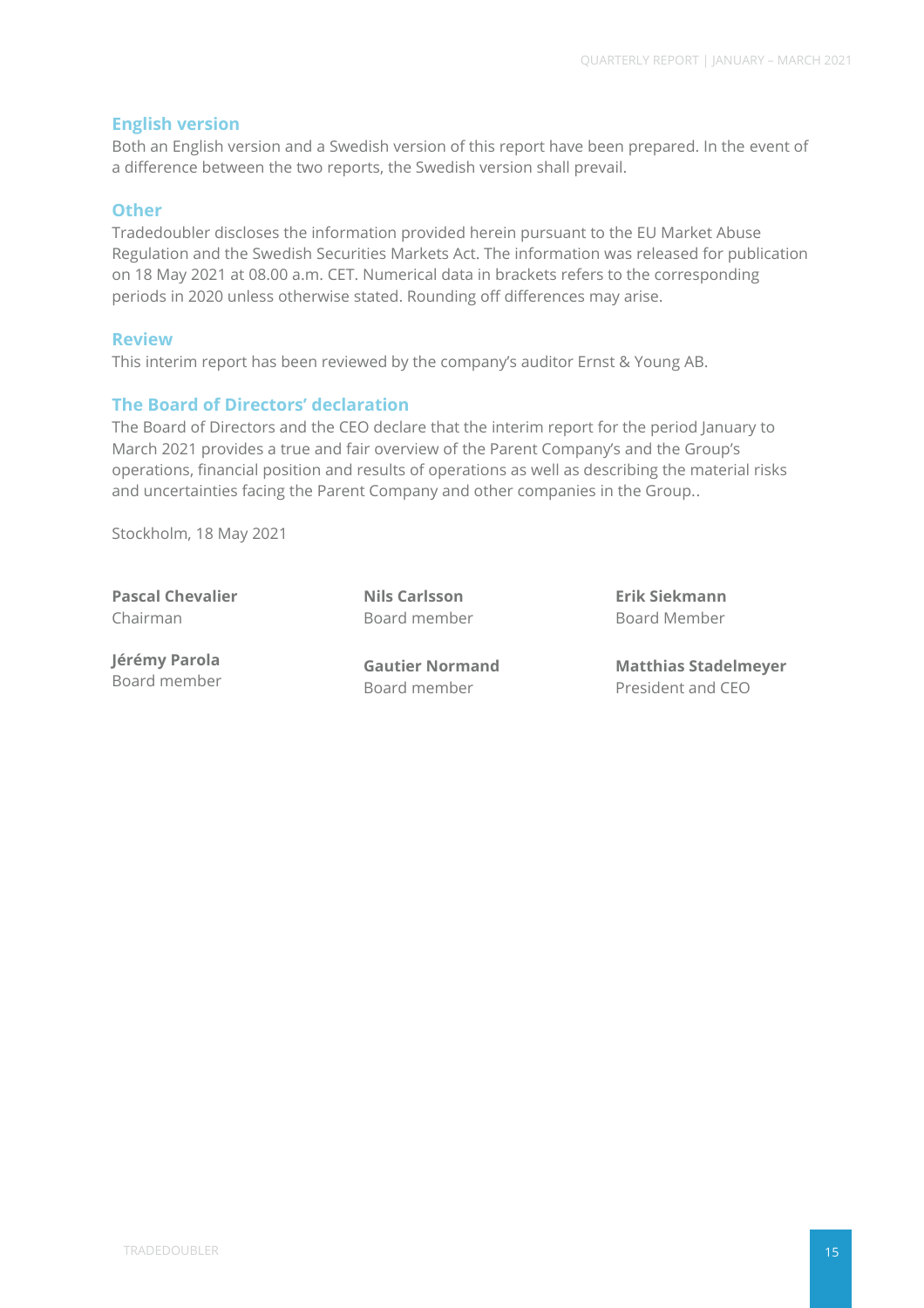### **Consolidated income statement**

| <b>SEK 000's</b>                  | Jan-Mar                  | Jan-Mar                  | Jan-Dec   |
|-----------------------------------|--------------------------|--------------------------|-----------|
|                                   | 2021                     | 2020                     | 2020      |
| Net Sales                         | 357 128                  | 304 590                  | 1 228 287 |
| Other revenue                     | 402                      | 179                      | 7 1 6 1   |
| <b>Total revenue</b>              | 357 530                  | 304 590                  | 1 235 448 |
| Cost of goods sold                | $-289529$                | $-241438$                | $-980887$ |
| <b>Gross profit</b>               | 68 000                   | 63 152                   | 254 562   |
| Selling expenses                  | $-42074$                 | $-37342$                 | $-143001$ |
| Administrative expenses           | $-13798$                 | $-13576$                 | $-57633$  |
| Development expenses              | $-6465$                  | $-7456$                  | $-28930$  |
| Results from associated companies | $\overline{\phantom{a}}$ | $\overline{\phantom{a}}$ | $-79$     |
| <b>Operating profit</b>           | 5 6 6 4                  | 4779                     | 24 9 19   |
| Net financial items               | $-5320$                  | $-9347$                  | $-8268$   |
| <b>Profit before tax</b>          | 343                      | $-4568$                  | 16 651    |
| Tax                               | $-569$                   | $-1063$                  | $-9618$   |
| <b>Net Profit</b>                 | $-225$                   | $-5631$                  | 7033      |

## **Consolidated statement of comprehensive income**

| <b>SEK 000's</b>                                                     | Jan-Mar | Jan-Mar | Jan-Dec  |
|----------------------------------------------------------------------|---------|---------|----------|
|                                                                      | 2021    | 2020    | 2020     |
| Profit for the period, after tax                                     | $-225$  | $-5631$ | 7033     |
| Other comprehensive income                                           |         |         |          |
| Items that subsequently will be reversed in the income statement     |         |         |          |
| Translation difference, net after tax                                | 7598    | 12 960  | $-14598$ |
| Total comprehensive income for the period, after tax                 | 7373    | 7329    | $-7565$  |
| Comprehensive income attributable to: Parent company<br>shareholders | 7373    | 7329    | $-7,565$ |

## **Earnings per share**

| <b>SEK</b>              | Jan-Mar    |            | Jan-Dec    |
|-------------------------|------------|------------|------------|
|                         | 2021       | 2020       | 2020       |
| Earnings per share      | 0.00       | $-0.12$    | 0.16       |
| <b>Number of Shares</b> |            |            |            |
| Weighted average        | 45 136 689 | 45 136 689 | 45 136 689 |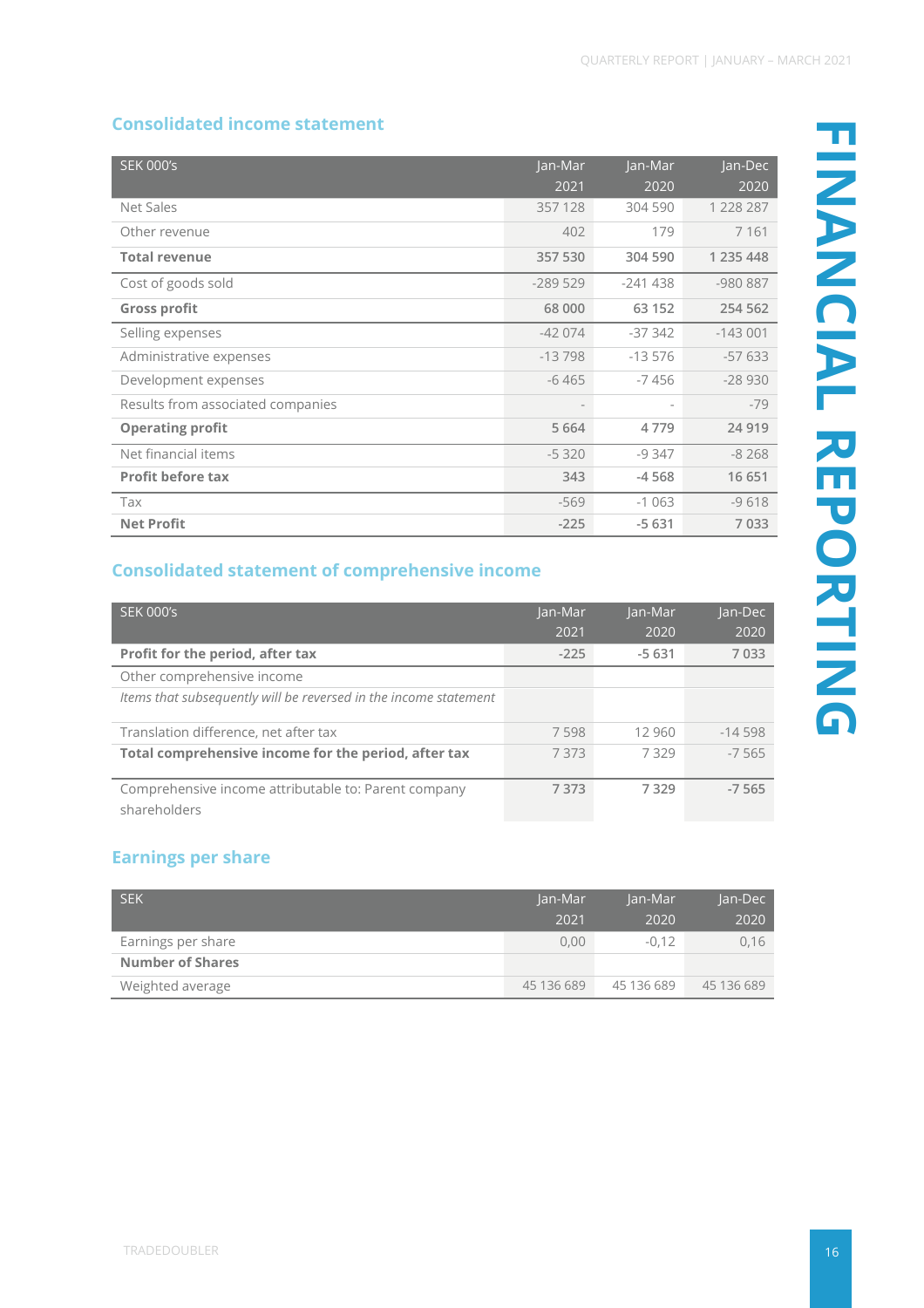## **Key ratios Group**

| <b>SEKM</b>                                        | Jan-Mar | Jan-Mar | Jan-Dec  |
|----------------------------------------------------|---------|---------|----------|
|                                                    | 2021    | 2020    | 2020     |
| Gross profit (GP) / revenue (%)                    | 19,0    | 20,7    | 20,6     |
| EBITDA / revenue (%)                               | 4,0     | 4,6     | 5,0      |
| EBITDA / gross profit (GP) (%)                     | 21,0    | 22,3    | 24,4     |
| Equity/assets ratio (%)                            | 28,2    | 29,9    | 27,0     |
| Return on equity (12 months) (%)                   | 5,2     | $-6,2$  | 3,1      |
| Average number of employees                        | 226     | 234     | 232      |
| Return on Capital Employed                         | 6,5     | 2,4     | 6,5      |
| $(12$ months) $(\%)$                               |         |         |          |
| Working Capital end of period (SEK M)              | $-95,9$ | $-63,1$ | $-118,8$ |
| Cash flow from operating activities per share, SEK | $-0,29$ | $-0,09$ | 1,96     |
|                                                    |         |         |          |
| Equity per share, SEK                              | 5,11    | 5,23    | 4,93     |
| Stock price at the end of the period, SEK          | 4,62    | 2,15    | 2,92     |

# **Consolidated statement of changes in equity**

| <b>SEK 000's</b>                          | Jan-Mar | Jan-Mar                  | Jan-Dec |
|-------------------------------------------|---------|--------------------------|---------|
|                                           | 2021    | 2020                     | 2020    |
| Opening balance                           | 226 468 | 232 643                  | 232 643 |
| Total comprehensive income for the period | 7373    | 7329                     | $-7565$ |
| Equity-settled share-based compensation   | 627     | $\overline{\phantom{a}}$ | 1 3 9 1 |
| Decrease of shares in own custody         |         | $\overline{\phantom{a}}$ |         |
| Closing balance                           | 234 468 | 239 972                  | 226 468 |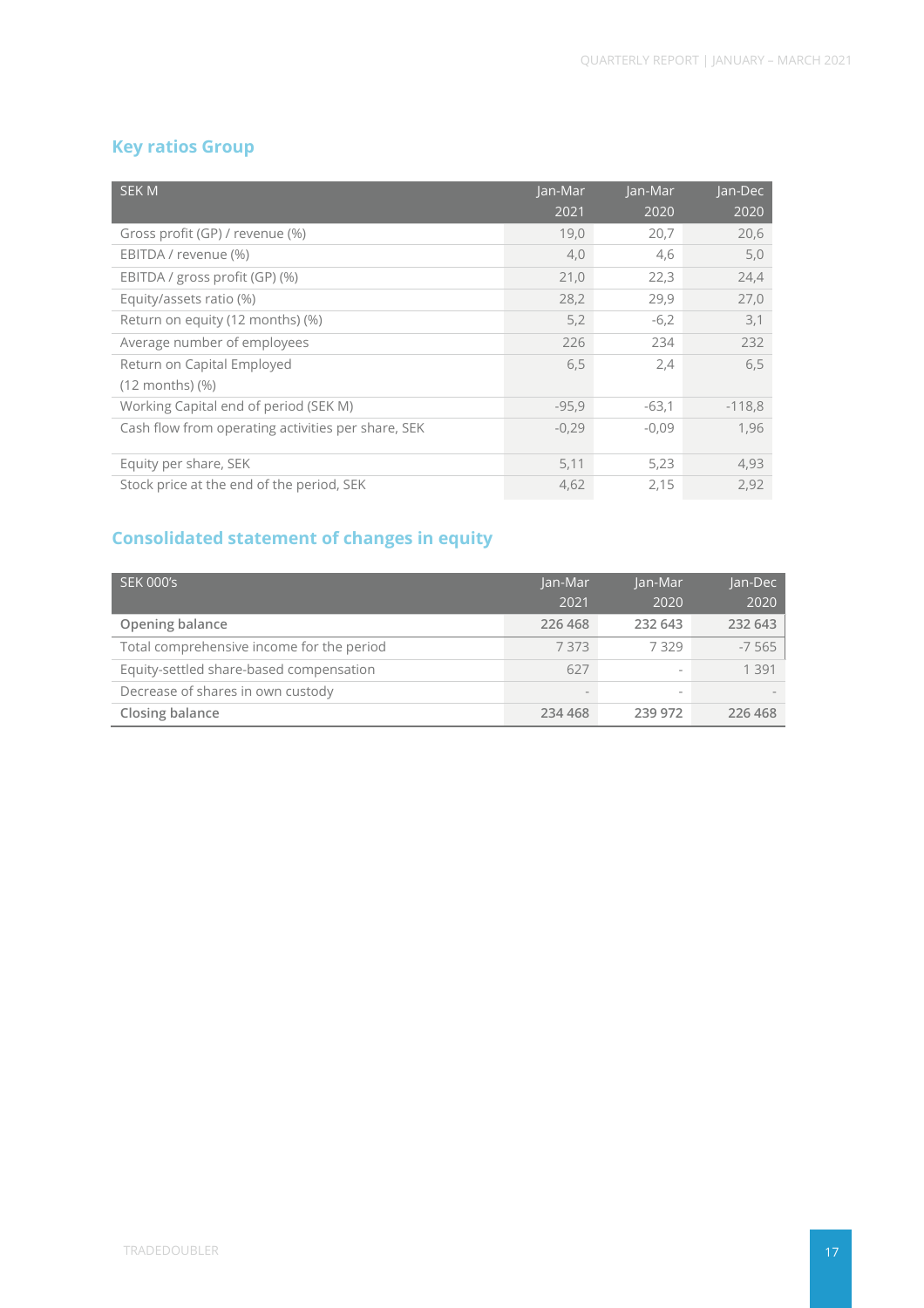# **Consolidated statement of financial position**

| <b>SEK 000's</b>                            | 31 Mar  | 31 Mar  | 31 Dec  |
|---------------------------------------------|---------|---------|---------|
|                                             | 2021    | 2020    | 2020    |
| <b>ASSETS</b>                               |         |         |         |
| Goodwill                                    | 293 030 | 310 260 | 286 139 |
| Intangible fixed assets                     | 50 675  | 44 992  | 48 605  |
| Tangible fixed assets                       | 3 4 3 8 | 1 3 2 5 | 1871    |
| Right-of-use assets                         | 44 621  | 31 317  | 40 534  |
| Other non-current receivables               | 6754    | 3 1 9 7 | 6 2 8 2 |
| Shares in associated companies              |         |         |         |
| Shares and participation in other companies | 11 128  | 11 128  | 11 128  |
| Deferred tax assets                         | 23 135  | 33 705  | 22 691  |
| <b>Total non-current assets</b>             | 432 782 | 435 925 | 417 248 |
| Accounts receivable                         | 296 104 | 286 909 | 295 762 |
| Tax assets                                  | 6413    | 5958    | 6015    |
| Other current receivables                   | 31 280  | 33 568  | 31 633  |
| Cash & cash equivalents                     | 64 190  | 39 338  | 88715   |
| <b>Total current assets</b>                 | 397 987 | 365 774 | 422 125 |
| <b>Total assets</b>                         | 830 769 | 801 699 | 839 373 |
|                                             |         |         |         |
| <b>EQUITY AND LIABILITIES</b>               |         |         |         |
| Shareholders' equity                        | 234 468 | 239 972 | 226 468 |
| Deferred tax liabilities                    | 1 5 2 3 | 1 4 9 2 | 1 5 2 3 |
| Other provisions                            | 363     | 262     | 483     |
| Lease liabilities long-term                 | 31 971  | 15 200  | 27737   |
| Other interest-bearing debts                | 108 513 | 129 341 | 106 198 |
| Other non-current liabilities               | 507     |         |         |
| <b>Total non-current liabilities</b>        | 142 877 | 146 296 | 136 438 |
| Current interest-bearing debts              | 12 449  | 13 477  | 12 20 6 |
| Accounts payable                            | 25717   | 28 179  | 28 240  |
| Current liabilities to publishers           | 302 169 | 276 395 | 316 968 |
| <b>Tax liabilities</b>                      | 6 603   | 4 2 5 6 | 6 2 1 4 |
| Lease liabilities short-term                | 11 053  | 14 16 6 | 11 849  |
| Other current liabilities                   | 95 433  | 78 958  | 100 990 |
| <b>Total current liabilities</b>            | 453 424 | 415 431 | 476 467 |
| Total shareholder's equity and liabilities  | 830 769 | 801 699 | 839 373 |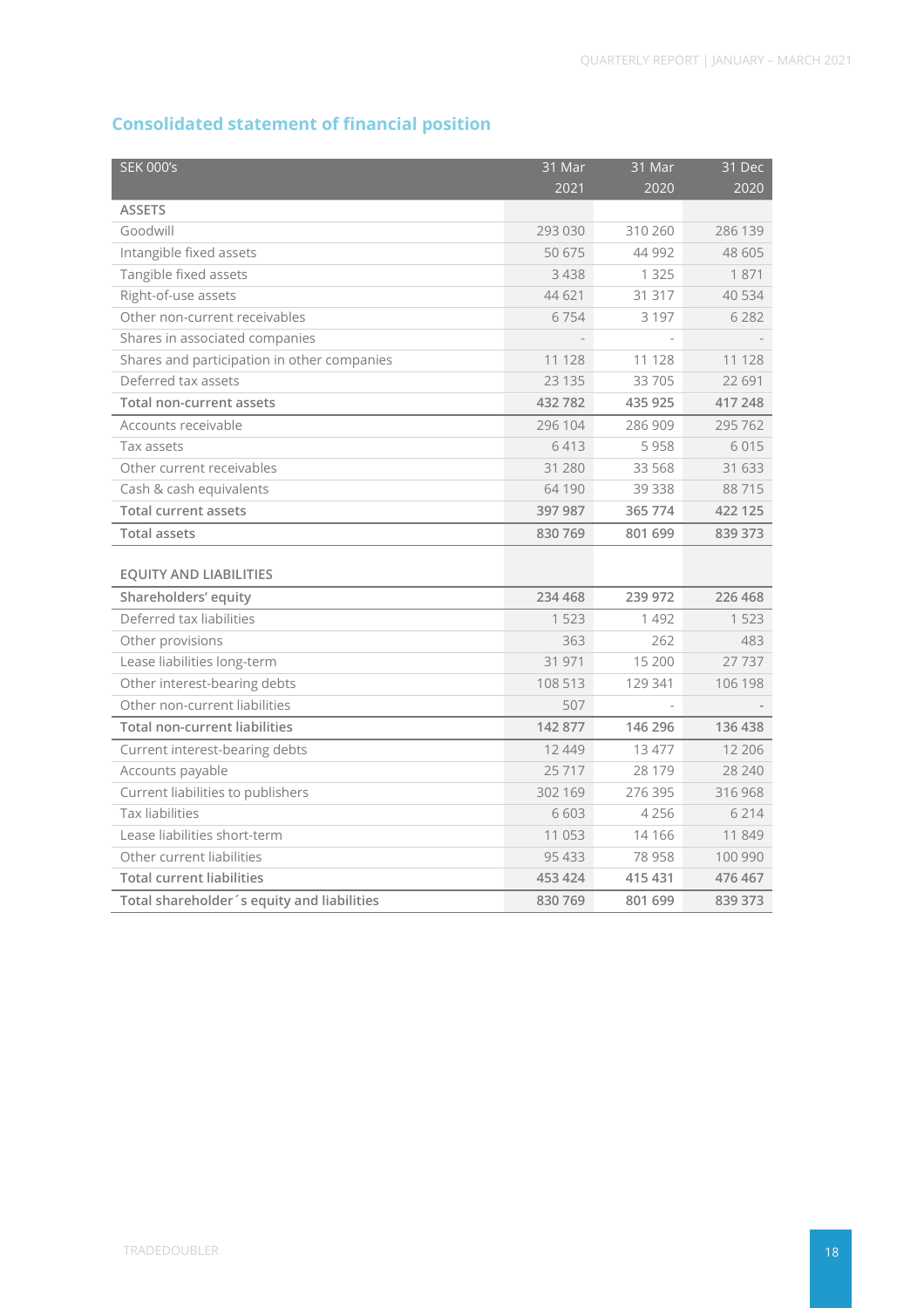## **Consolidated statement of cash flows**

| <b>SEK 000's</b>                                     | Jan-Mar        | Jan-Mar  | Jan-Dec   |
|------------------------------------------------------|----------------|----------|-----------|
|                                                      | 2021           | 2020     | 2020      |
| <b>Operating activities</b>                          |                |          |           |
| Profit before tax                                    | 343            | $-4568$  | 16651     |
| Adjustments for items not included in cashflow       | 8 1 8 9        | 14 4 24  | 20 5 29   |
| Income taxes paid/received                           | $-897$         | $-172$   | 2 4 0 3   |
| Cashflow from operating activities before changes in | 7635           | 9684     | 39 583    |
| working capital                                      |                |          |           |
|                                                      |                |          |           |
| Changes in working capital                           | $-20794$       | $-13970$ | 48 922    |
| Cashflow from operating activities                   | $-13159$       | -4 286   | 88 505    |
|                                                      |                |          |           |
| Investing activities                                 |                |          |           |
| Investments in intangible assets                     | $-6567$        | $-5507$  | $-23591$  |
| Investments in tangible assets                       | $-1837$        | $-226$   | $-1405$   |
| Investments in financial assets                      | $-358$         | 2786     | $-890$    |
| Cashflow from investing activities                   | $-8763$        | $-2947$  | $-25886$  |
|                                                      |                |          |           |
| Financing activities                                 |                |          |           |
| Raised loans                                         | 0              | 0        | 600       |
| Repayment of external loans                          | $-21$          | 0        | $-12584$  |
| Payment of additional contingent purchase price      | $\overline{O}$ | $\Omega$ | $\bigcap$ |
| Payment of finance lease liability                   | $-4390$        | $-4337$  | $-15405$  |
| Cashflow from financing activities                   | $-4410$        | $-4337$  | $-27389$  |
| Cashflow for the period                              | $-26332$       | $-11570$ | 35 230    |
|                                                      |                |          |           |
| Cash and cash equivalents                            |                |          |           |
| On the opening date                                  | 88 558         | 48 193   | 48 193    |
| Translation difference in cash and cash equivalents  | 1807           | 2760     | 5 2 9 2   |
| Cash and cash equivalents on the closing date        | 64 033         | 39 38 3  | 88715     |
|                                                      |                |          |           |
| Adjustments for non-cash items                       |                |          |           |
| Depreciation and impairment                          | 8586           | 9319     | 37 012    |
| Other                                                | $-397$         | 5 1 0 4  | $-16483$  |
| Total non-cash items                                 | 8 1 8 9        | 14 4 24  | 20 5 29   |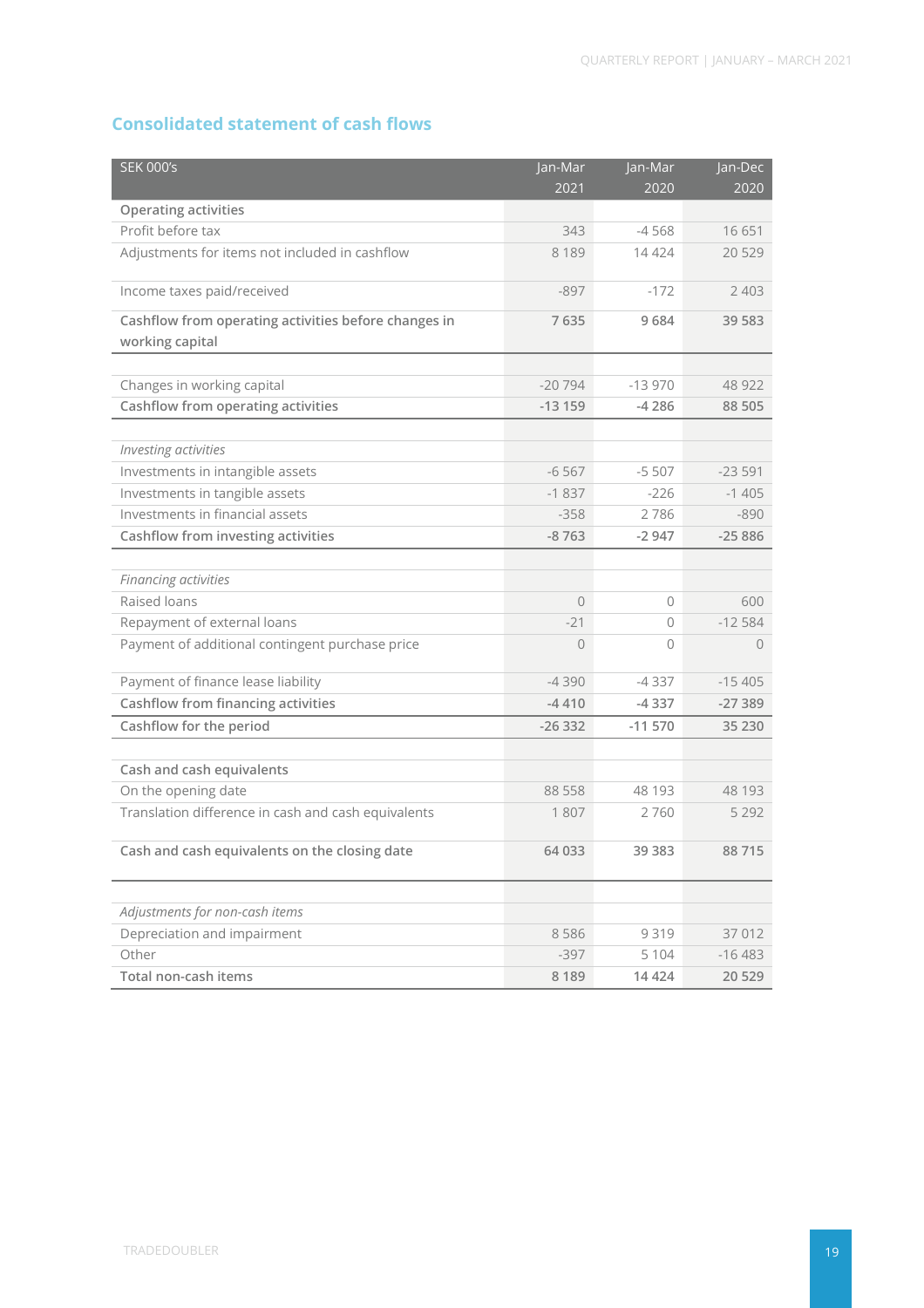### **Income statement Parent company**

| <b>SEK 000's</b>          | Jan-Mar  | Jan-Mar                  | Jan-Dec  |
|---------------------------|----------|--------------------------|----------|
|                           | 2021     | 2020                     | 2020     |
| Net Sales                 | 19 554   | 23 310                   | 88 103   |
| Other revenue             | 181      | 215                      | 4074     |
| Total revenue             | 19735    | 23 5 24                  | 92 177   |
| Cost of goods sold        | $-1570$  | $-1853$                  | $-5255$  |
| <b>Gross Profit</b>       | 18 165   | 21 672                   | 86 922   |
| Selling expenses          | $-140$   | $-286$                   | $-690$   |
| Administrative expenses - | $-11256$ | $-11858$                 | $-52397$ |
| Development expenses      | $-5365$  | $-6022$                  | $-24687$ |
| <b>Operating profit</b>   | 1 4 0 4  | 3506                     | 9 1 4 7  |
| Net financial items       | $-4831$  | $-11022$                 | 7465     |
| <b>Profit before tax</b>  | $-3427$  | $-7517$                  | 16 611   |
| Tax                       |          | $\overline{\phantom{a}}$ | $-7591$  |
| Net profit                | $-3427$  | $-7517$                  | 9020     |

## **Balance sheet Parent company**

| <b>SEK 000's</b>                            | 31 Mar   | 31 Mar  | 31 Dec  |
|---------------------------------------------|----------|---------|---------|
|                                             | 2021     | 2020    | 2020    |
| Assets                                      |          |         |         |
| Intangible assets                           | 48 824   | 44758   | 46836   |
| Equipment, tools, fixtures and fittings     | 68       | 48      | 76      |
| Participation in group companies            | 187881   | 185 823 | 187 376 |
| Deferred tax assets                         | 102      | 14 130  | 102     |
| <b>Total non-current assets</b>             | 236 874  | 244 759 | 234 390 |
| Accounts receivable                         | $-4058$  | 9 2 3 3 | $-2833$ |
| Receivables from Group companies            | 147 938  | 115 600 | 149853  |
| Tax assets                                  | 1 2 9 1  | 1 2 9 1 | 1014    |
| Other current receivables                   | 5 6 6 3  | 5684    | 4461    |
| Cash & cash equivalents                     | 19 9 36  | 12 090  | 40 938  |
| <b>Total current assets</b>                 | 170 770  | 143 898 | 193 434 |
| <b>Total assets</b>                         | 407 645  | 388 657 | 427 824 |
|                                             |          |         |         |
| <b>Shareholders' equity and liabilities</b> |          |         |         |
| <b>Shareholders' equity</b>                 | 74 5 64  | 59786   | 77 435  |
| Other interest-bearing debts                | 107948   | 129 341 | 105 612 |
| <b>Total non-current liabilities</b>        | 107 948  | 129 341 | 105 612 |
| Current interest-bearing debts              | 12 4 4 9 | 13 477  | 12 20 6 |
| Accounts payable                            | 4621     | 6497    | 5750    |
| Liabilities to Group companies              | 81 676   | 75 492  | 87 455  |
| Other current liabilities                   | 126 387  | 104 064 | 139 365 |
| <b>Total current liabilities</b>            | 225 133  | 199 530 | 244 777 |
| Total shareholder's equity and liabilities  | 407 645  | 388 657 | 427 824 |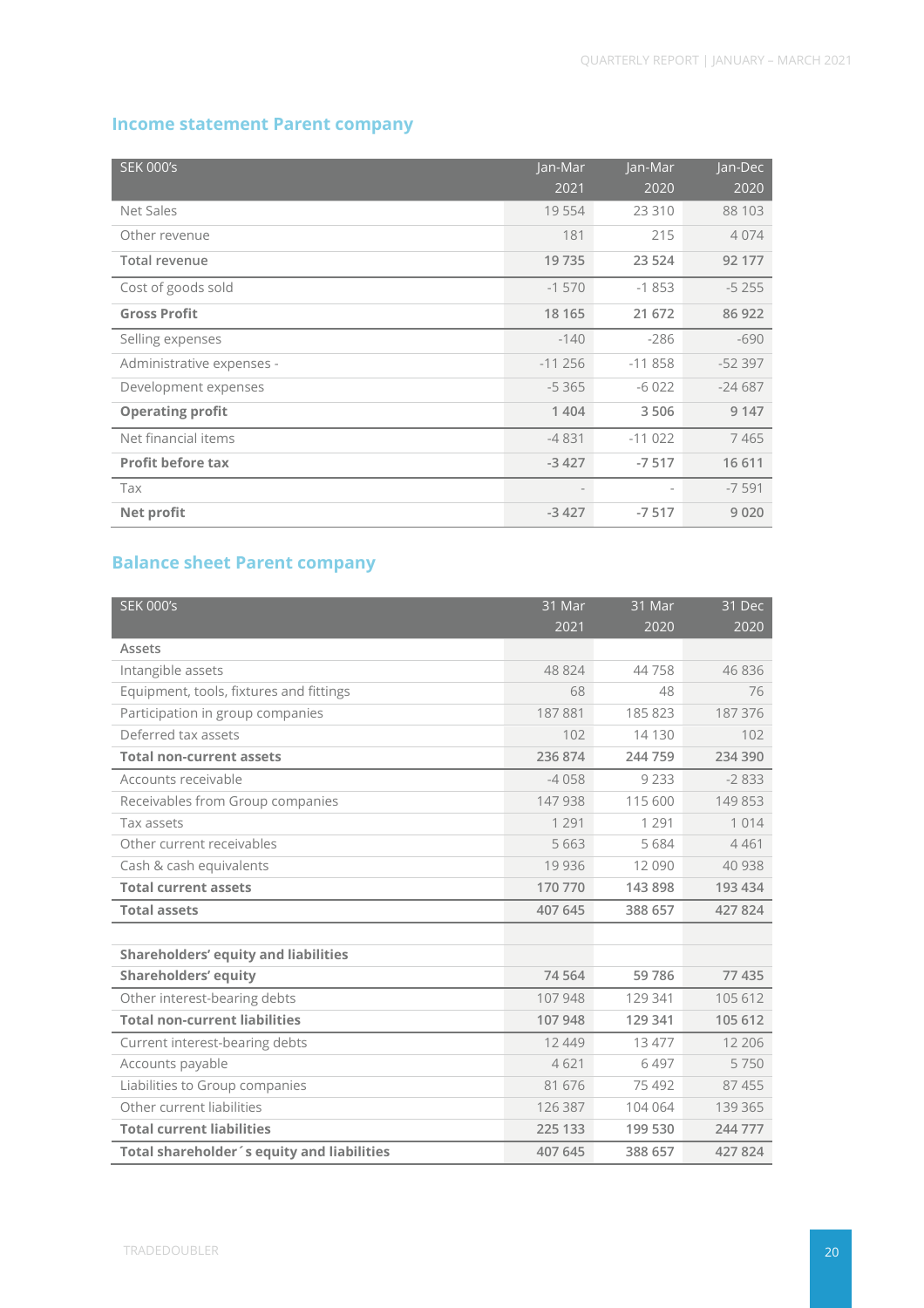| <b>SEK 000's</b>         | Jan-Mar   | Oct-Dec   | Jul-Sep    | Apr-Jun   | Jan-Mar   | Oct-Dec   | Jul-Sep   | Apr-Jun   |
|--------------------------|-----------|-----------|------------|-----------|-----------|-----------|-----------|-----------|
|                          | 2021      | 2020      | 2020       | 2020      | 2020      | 2020      | 2019      | 2019      |
| Net Sales                | 357128    | 358 384   | 283 411    | 282 081   | 304 411   | 331 876   | 278 711   | 289 190   |
| Other revenue            | 402       | 491       | 1 904      | 4587      | 179       | 944       | 1595      | 190       |
| Total revenue            | 357 530   | 358 874   | 285 315    | 286 668   | 304 590   | 332819    | 280 306   | 289 380   |
| Cost of goods sold       | $-289529$ | $-290878$ | $-226$ 173 | $-222398$ | $-241438$ | $-260969$ | $-218680$ | $-224381$ |
| <b>Gross profit</b>      | 68 000    | 67 997    | 59 143     | 64 271    | 63 152    | 71850     | 61 626    | 64 998    |
| Total costs              | $-62337$  | $-59779$  | $-50902$   | $-60510$  | $-58373$  | $-68249$  | $-59452$  | $-66858$  |
| <b>Operating profit</b>  | 5 6 6 4   | 8 2 0 1   | 8 1 7 9    | 3760      | 4779      | 3601      | 2 1 7 5   | $-1860$   |
| Net financial items      | $-5320$   | 1877      | $-3721$    | 2922      | $-9347$   | 736       | $-7821$   | $-4513$   |
| <b>Profit before tax</b> | 343       | 10 078    | 4458       | 6683      | $-4568$   | 4 3 3 7   | $-5645$   | $-6373$   |
| Tax                      | $-569$    | $-515$    | $-7442$    | $-599$    | $-1063$   | $-358$    | $-563$    | $-754$    |
| <b>Net Profit</b>        | $-225$    | 9 5 6 3   | $-2984$    | 6084      | $-5631$   | 3 9 7 9   | $-6209$   | $-7127$   |

### Quarterly overview - Consolidated income statement

# **Quarterly overview - Consolidated statement of financial position**

| <b>SEK 000's</b>    | 31 Mar<br>2021 | 31 Dec<br>2020 | 30 Sep<br>2020 | 30 Jun<br>2020 | 31 Mar<br>2020 | 31 Dec<br>2019 | 30 Sep<br>2019 | 30 Jun<br>2019 |
|---------------------|----------------|----------------|----------------|----------------|----------------|----------------|----------------|----------------|
| <b>Assets</b>       |                |                |                |                |                |                |                |                |
| Intangible fixed    |                |                |                |                |                |                |                |                |
| assets              | 343706         | 334 744        | 342 558        | 339 826        | 355 252        | 343 756        | 347104         | 343 424        |
| Other fixed assets  | 89 0 76        | 82 505         | 67877          | 74720          | 80 673         | 83 265         | 86 421         | 88 995         |
| Current receivables | 333 797        | 333 410        | 287 306        | 298 445        | 326 436        | 362 401        | 307 916        | 303 552        |
| Cash & cash         |                |                |                |                |                |                |                |                |
| equivalents         | 64 190         | 88715          | 56 182         | 49 011         | 39 338         | 48 193         | 25 26 3        | 38 806         |
| <b>Total assets</b> | 830 769        | 839 373        | 753 923        | 762 002        | 801 699        | 837 615        | 766 703        | 774777         |
| <b>Equity and</b>   |                |                |                |                |                |                |                |                |
| <b>liabilities</b>  |                |                |                |                |                |                |                |                |
| Shareholders'       |                |                |                |                |                |                |                |                |
| equity              | 234 468        | 226 468        | 228 853        | 230 125        | 239 972        | 232 643        | 234 045        | 235 558        |
| Long-term non-      |                |                |                |                |                |                |                |                |
| interest-bearing    |                |                |                |                |                |                |                |                |
| debt                | 34 364         | 30 240         | 15 0 96        | 14 5 43        | 16 955         | 18 304         | 22797          | 25 0 22        |
| Long-term interest- |                |                |                |                |                |                |                |                |
| bearing debt        | 108 513        | 106 198        | 117080         | 116 172        | 129 341        | 121 526        | 137767         | 109 694        |
| Current non-        |                |                |                |                |                |                |                |                |
| interest-bearing    |                |                |                |                |                |                |                |                |
| debt                | 440 975        | 464 261        | 380 077        | 388 419        | 401 954        | 452 455        | 372094         | 404 503        |
| Current interest-   |                |                |                |                |                |                |                |                |
| bearing debt        | 12 4 4 9       | 12 20 6        | 12818          | 12744          | 13 477         | 12 687         | $\mathbf 0$    | $\circ$        |
| <b>Equity and</b>   |                |                |                |                |                |                |                |                |
| <b>liabilities</b>  | 830 769        | 839 373        | 753 923        | 762 002        | 801 699        | 837 615        | 766 703        | 774777         |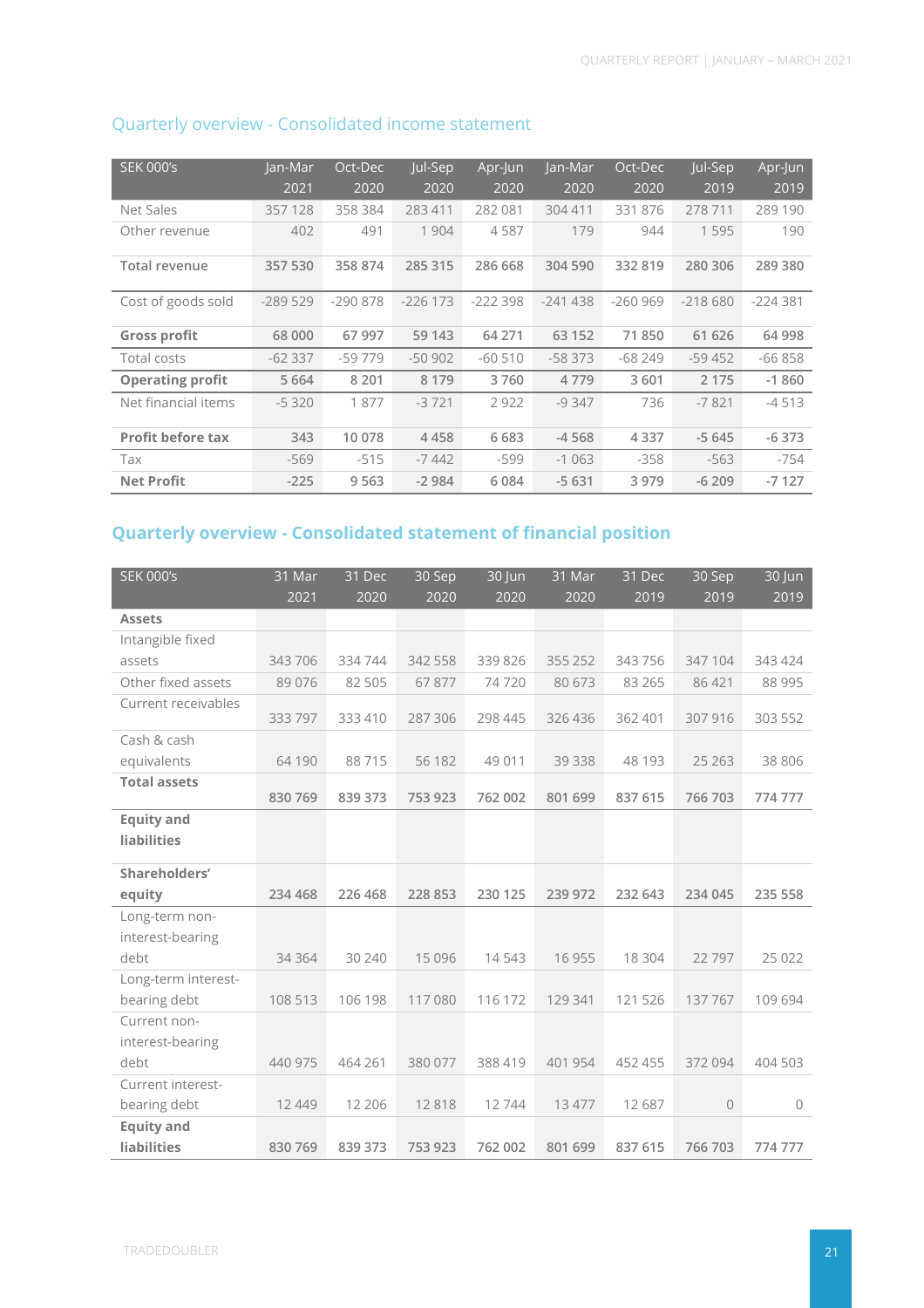# **Quarterly overview - Consolidated cash flow statement**

| <b>SEK 000's</b>                    | Jan-<br>Mar<br>2021 | Oct-<br><b>Dec</b><br>2020 | Jul-Sep<br>2020 | Apr-Jun<br>2020 | $lan-$<br>Mar<br>2020 | Oct-<br><b>Dec</b><br>2019 | Jul-Sep<br>2019 | Apr-Jun<br>2019 |
|-------------------------------------|---------------------|----------------------------|-----------------|-----------------|-----------------------|----------------------------|-----------------|-----------------|
| Operating activities                |                     |                            |                 |                 |                       |                            |                 |                 |
| Profit before tax                   | 343                 | 10 078                     | 4458            | 6683            | $-4568$               | 4337                       | $-5645$         | $-6373$         |
| Adjustments for items not           |                     |                            |                 |                 |                       |                            |                 |                 |
| included in cash flow               | 8 1 8 9             | $-5687$                    | 5730            | 6061            | 14 4 24               | 7888                       | 4632            | 12 088          |
| Tax paid                            | $-897$              | 6960                       | $-1737$         | $-2647$         | $-172$                | $-535$                     | $-433$          | $-2177$         |
| Cash flow from changes in           |                     |                            |                 |                 |                       |                            |                 |                 |
| working capital                     | $-20794$            | 37 209                     | 6090            | 19593           | $-13970$              | 22 675                     | $-35415$        | 12 118          |
| <b>Cash flow from operating</b>     |                     |                            |                 |                 |                       |                            |                 |                 |
| activities                          | $-13159$            | 48 559                     | 14 5 42         | 29 690          | $-4286$               | 34 3 65                    | $-36862$        | 15 655          |
| Cash flow from investing            |                     |                            |                 |                 |                       |                            |                 |                 |
| activities                          | $-8763$             | $-9919$                    | $-7090$         | $-5930$         | $-2947$               | $-6840$                    | $-5963$         | $-5444$         |
| Cash flow from financing            |                     |                            |                 |                 |                       |                            |                 |                 |
| activities                          | $-4410$             | $-8903$                    | $-3975$         | $-10173$        | $-4337$               | $-2694$                    | 28 8 8 6        | $-3766$         |
| Cash flow for the period            | $-26332$            | 29 737                     | 3 4 7 6         | 13 5 8 7        | $-11570$              | 24 8 30                    | $-13939$        | 6 4 4 5         |
| Cash and cash                       |                     |                            |                 |                 |                       |                            |                 |                 |
| equivalents                         |                     |                            |                 |                 |                       |                            |                 |                 |
| On the opening date                 | 88715               | 55 998                     | 49 010          | 39 3 8 3        | 48 193                | 25 264                     | 38 807          | 32721           |
| <b>Translation difference</b>       | 1807                | 2 9 8 0                    | 3511            | $-3960$         | 2760                  | $-1900$                    | 396             | $-360$          |
| <b>Cash and cash</b><br>equivalents |                     |                            |                 |                 |                       |                            |                 |                 |
| on the closing date                 | 64 190              | 88715                      | 55 998          | 49 0 10         | 39 383                | 48 193                     | 25 264          | 38 807          |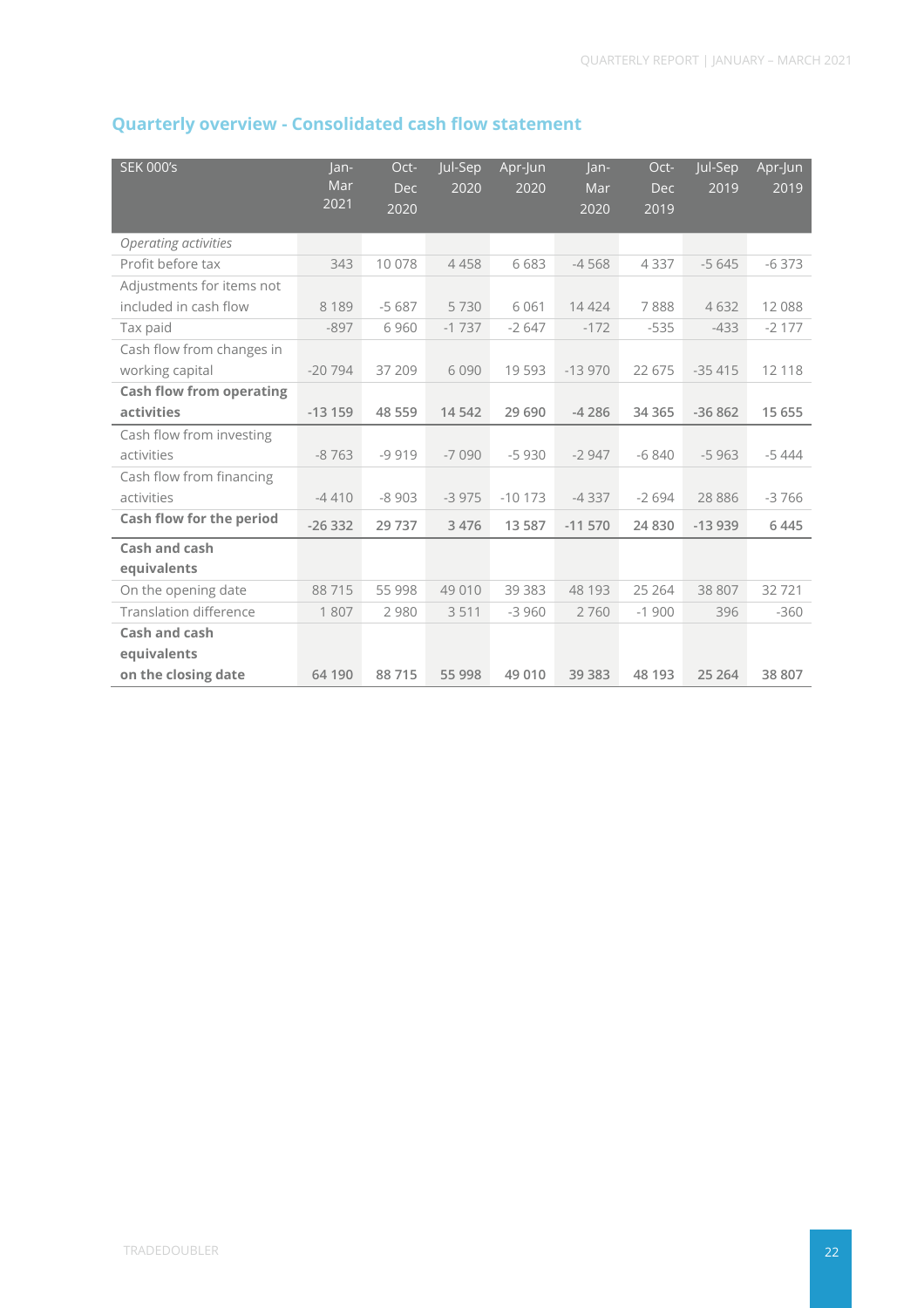### **Key ratios Group**

|                             | Jan-<br>Mar | Oct-<br><b>Dec</b> | Jul-Sep<br>2020 | Apr-Jun<br>2020 | lan-<br>Mar | Oct-<br><b>Dec</b> | Jul-Sep<br>2019 | Apr-Jun<br>2019 |
|-----------------------------|-------------|--------------------|-----------------|-----------------|-------------|--------------------|-----------------|-----------------|
|                             | 2021        | 2020               |                 |                 | 2020        | 2019               |                 |                 |
| Gross profit (GP) / revenue |             |                    |                 |                 |             |                    |                 |                 |
| (% )                        | 19,0        | 18,9               | 20,7            | 22,4            | 20,7        | 21,6               | 22,0            | 22,5            |
| EBITDA / revenue (%)        | 4,0         | 4,7                | 5,8             | 5,0             | 4,6         | 3,8                | 4,2             | 2,5             |
| EBITDA / gross profit (GP)  |             |                    |                 |                 |             |                    |                 |                 |
| (% )                        | 21,0        | 25,0               | 27,8            | 22,4            | 22,3        | 17,6               | 19,2            | 11,0            |
| Equity/assets ratio (%)     | 28,2        | 27,0               | 30,4            | 30,2            | 29,9        | 27,8               | 30,5            | 30,4            |
| Return on equity last 12    |             |                    |                 |                 |             |                    |                 |                 |
| months (%)                  | 5,2         | 3,1                | 0,6             | $-0,8$          | $-6,2$      | $-5,0$             | $-4,8$          | $-1,5$          |
| Average number of           |             |                    |                 |                 |             |                    |                 |                 |
| employees                   | 226         | 240                | 229             | 224             | 234         | 234                | 237             | 258             |
| Return on Capital           |             |                    |                 |                 |             |                    |                 |                 |
| Employed last 12 months     |             |                    |                 |                 |             |                    |                 |                 |
| (% )                        | 6,5         | 6,5                | 5,2             | 3,8             | 2,4         | 2,5                | 3,8             | 5,1             |
| Working capital at the end  |             |                    |                 |                 |             |                    |                 |                 |
| of the period (SEK M)       | $-96$       | $-119$             | $-87$           | $-82$           | $-63$       | $-78$              | $-55$           | $-91$           |
| Cash flow from operating    |             |                    |                 |                 |             |                    |                 |                 |
| activities per share, SEK   | $-0,29$     | 1,08               | 0,32            | 0,66            | $-0,09$     | 0,76               | $-0,82$         | 0,35            |
| Equity per share, SEK       | 5,1         | 4,9                | 5,0             | 5,0             | 5,2         | 5,1                | 5,1             | 5,1             |
| Stock price at the end of   |             |                    |                 |                 |             |                    |                 |                 |
| the period, SEK             | 4,62        | 2,92               | 2,89            | 2,76            | 2,15        | 2,29               | 3,30            | 3,50            |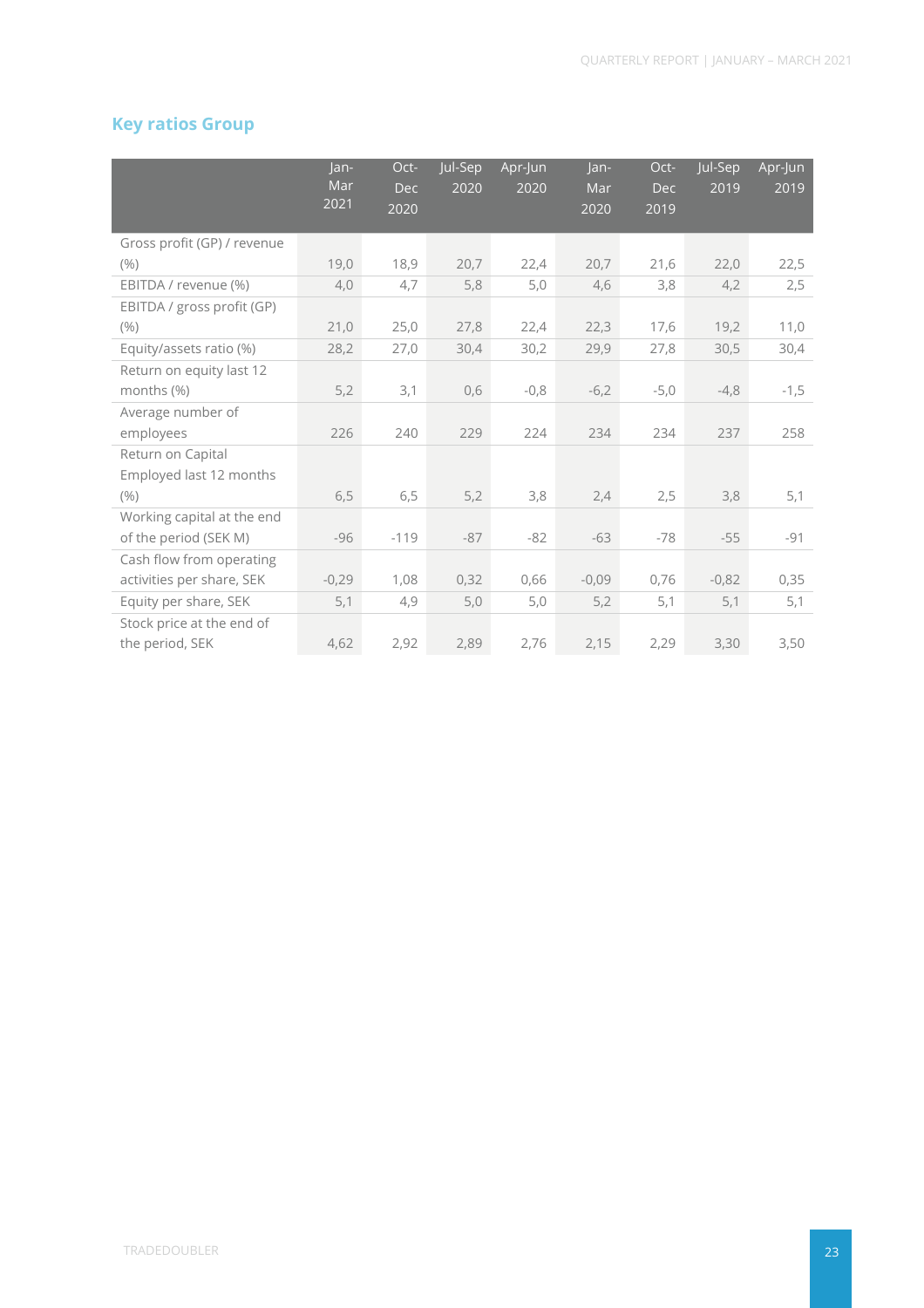### **Segments**

| <b>SEKM</b>                                        | Jan-<br>Mar<br>2021 | Oct-<br><b>Dec</b><br>2020 | Jul-Sep<br>2020          | Apr-Jun<br>2020 | Jan-<br>Mar<br>2020 | Oct-<br>Dec<br>2019 | Jul-Sep<br>2019          | Apr-Jun<br>2019 |
|----------------------------------------------------|---------------------|----------------------------|--------------------------|-----------------|---------------------|---------------------|--------------------------|-----------------|
| <b>DACH</b>                                        |                     |                            |                          |                 |                     |                     |                          |                 |
| Total revenue                                      | 69,0                | 58,0                       | 47,1                     | 48,7            | 46,4                | 43,0                | 38,8                     | 36,1            |
| <b>EBITDA</b>                                      | 5,1                 | 5,0                        | 4,4                      | 4,5             | 4,5                 | 2,7                 | 3,2                      | 2,4             |
| <b>France &amp; Benelux</b>                        |                     |                            |                          |                 |                     |                     |                          |                 |
| Total revenue                                      | 69,5                | 79,1                       | 60,7                     | 54,8            | 67,1                | 77,1                | 69,8                     | 79,6            |
| EBITDA                                             | 6,2                 | 8,5                        | 5,2                      | 6,1             | 5,9                 | 8,0                 | 6,2                      | 7,8             |
| <b>Nordics</b>                                     |                     |                            |                          |                 |                     |                     |                          |                 |
| Total revenue                                      | 125,1               | 128,1                      | 103,3                    | 102,8           | 94,7                | 104,8               | 79,5                     | 77,7            |
| EBITDA                                             | 9,1                 | 8,3                        | 8,1                      | 7,6             | 6,8                 | 8,7                 | 6,1                      | 3,9             |
| South                                              |                     |                            |                          |                 |                     |                     |                          |                 |
| Total revenue                                      | 41,3                | 46,0                       | 31,7                     | 44,7            | 39,5                | 48,4                | 38,1                     | 39,5            |
| <b>EBITDA</b>                                      | 4,0                 | 4,9                        | 4,5                      | 5,7             | 5,1                 | 6,4                 | 5,2                      | 4,8             |
| UK & Ireland                                       |                     |                            |                          |                 |                     |                     |                          |                 |
| Total revenue                                      | 52,7                | 47,6                       | 42,6                     | 35,7            | 56,9                | 59,6                | 54,1                     | 56,5            |
| EBITDA                                             | 3,3                 | 3,0                        | 3,1                      | 2,4             | 4,0                 | 1,9                 | 3,1                      | 1,1             |
| <b>Group management &amp;</b><br>support functions |                     |                            |                          |                 |                     |                     |                          |                 |
| Total revenue                                      |                     | $\overline{\phantom{a}}$   | $\overline{\phantom{a}}$ |                 |                     |                     | $\overline{\phantom{a}}$ |                 |
| EBITDA                                             | $-13,5$             | $-12,8$                    | $-8,7$                   | $-11,7$         | $-12,2$             | $-14,9$             | $-12,0$                  | $-12,9$         |
|                                                    |                     |                            |                          |                 |                     |                     |                          |                 |
| <b>Total</b>                                       |                     |                            |                          |                 |                     |                     |                          |                 |
| <b>Total revenue</b>                               | 357,5               | 358,9                      | 285,3                    | 286,7           | 304,6               | 332,8               | 280,3                    | 289,4           |
| <b>EBITDA</b>                                      | 14,2                | 17,0                       | 16,5                     | 14,4            | 14,1                | 12,7                | 11,8                     | 7,2             |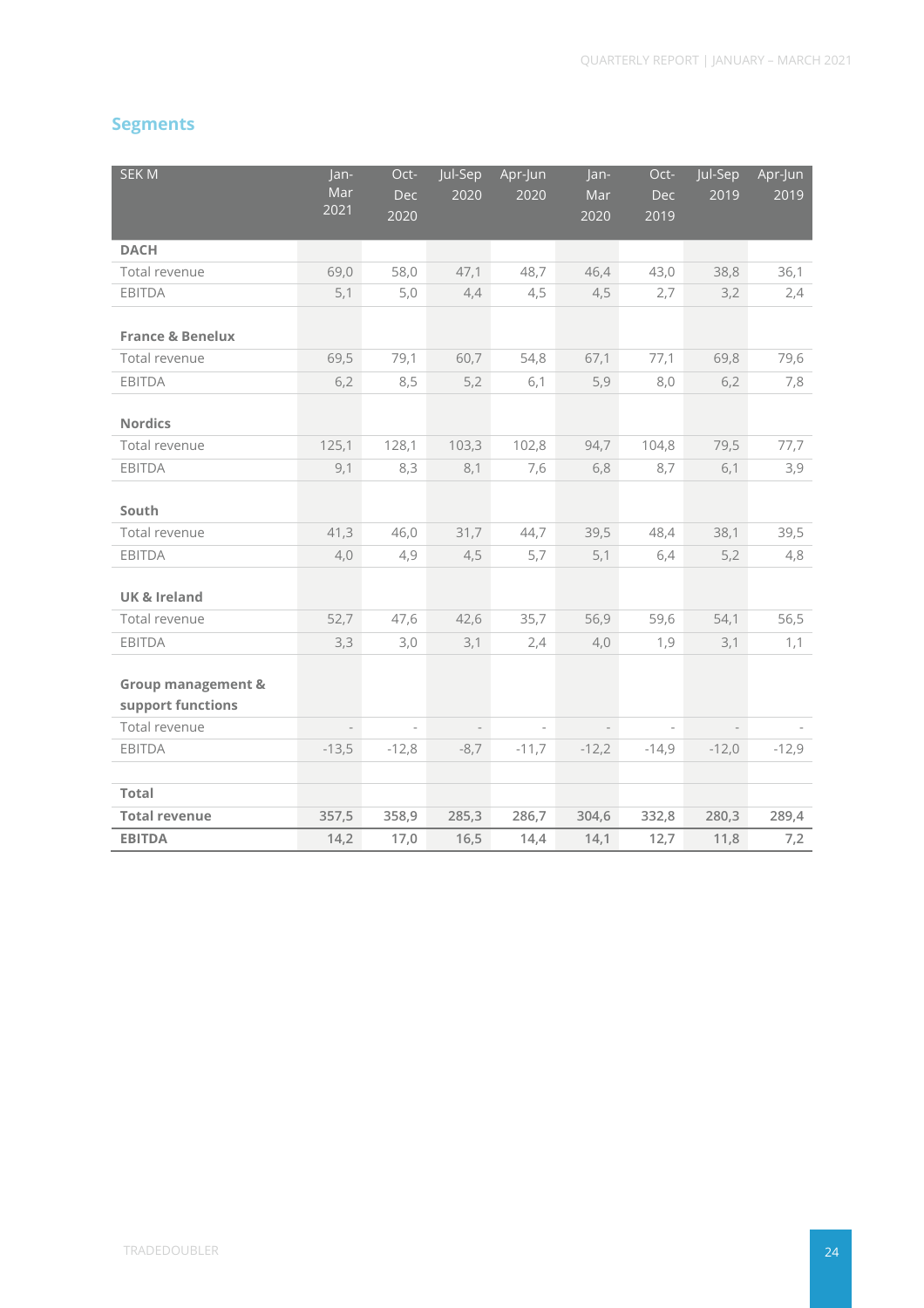*Tradedoubler uses the key ratios of capital employed and equity to enable the reader to assess the possibility of dividend, implementation of strategic investments and the group's ability to meet financial commitments. Further, Tradedoubler use the key ratio EBITDA excluding change related items for investors to be able to understand the underlying business performance.*

### **Capital employed**

Total assets less current and long-term noninterest-bearing liabilities, including deferred tax liabilities

### **Cash flow from operating activities per share**

Cash flow from operating activities divided by average number of outstanding shares **Change related items** 

Change related items refer to non-recurring items that are disclosed separately to make it easier for the reader to understand the underlying change in revenue and expenses in the comparison between periods

### **EBITDA**

EBITDA is revenue before tax, net financial items and depreciation/amortization and impairment

#### **EBITDA-margin or EBITDA/Revenue**

EBITDA as a percentage of revenue

#### **Equity/assets ratio**

Shareholders' equity as a percentage of total assets

#### **Equity per share**

Shareholders' equity divided by the number of outstanding shares

#### **Gross profit (GP) / Revenue**

Gross profit divided by net sales

### **Net margin**

Profit after tax as a percentage of sales

#### **Operating margin**

Operating profit as a percentage of revenue

### **Return on shareholders' equity**

Revenue for the period as a percentage of the average shareholders' equity, calculated as open and closing shareholders' equity divided by two

### **Return on capital employed**

Operating profit plus interest income as a percentage of average capital employed, calculated as opening and closing capital employed divided by two

#### **Revenue per share**

Revenue of the year divided by the average number of shares

#### **Revenue per share before and after dilution**

Revenue of the year divided by the average number of shares after full dilution

#### **Share price / equity**

Share price divided by shareholders' equity per share

### **Stock price at the end of the period**

Tradedoubler's share price last trading day for the period

#### **Working capital**

Total current assets (excluding tax assets) less cash and cash equivalents, and total current non-interest bearing liabilities (Excluding short-term lease liabilities and tax liabilities)